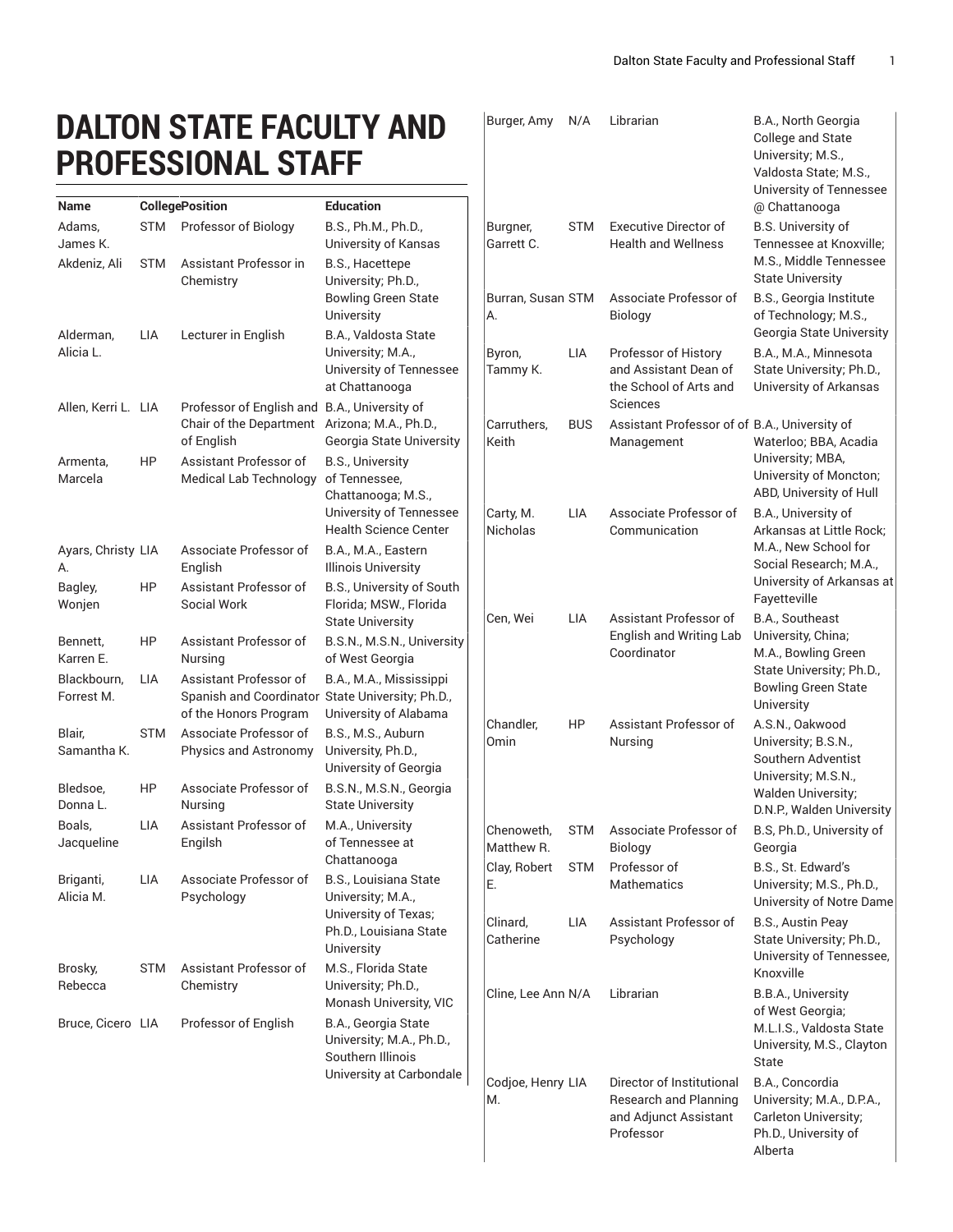| Connors,<br>Jamie C.     | <b>BUS</b> | Associate Professor<br>of Accounting and<br>Assistant Dean of<br>the Wright School of<br><b>Business</b> | B.S., U.S. Merchant<br>Marine Academy; M.B.A.,<br>University of Central<br>Florida                                                        | D'Itri, Michael BUS<br>Р.                    |                   | Professor of Supply<br>Chain Management<br>and Associate Dean of<br>the Wright School of<br><b>Business</b> | B.S., M.B.A., Ph.D.,<br>Michigan State<br>University                                                                                  |
|--------------------------|------------|----------------------------------------------------------------------------------------------------------|-------------------------------------------------------------------------------------------------------------------------------------------|----------------------------------------------|-------------------|-------------------------------------------------------------------------------------------------------------|---------------------------------------------------------------------------------------------------------------------------------------|
| Cooley, Emma STM<br>J.   |            | Associate Professor of<br>Physics                                                                        | B.S., Tennessee<br>State University, M.S.<br>University of Tennessee<br>at Chattanooga; Ph.D.,<br>University of Tennessee<br>at Knoxville | Eastman,<br>Susan<br>Ellinger,<br>Kenneth W. | LIA<br><b>LIA</b> | Assistant Professor of<br>English<br><b>Professor of Political</b><br>Science                               | Ph.D., M.A., University of<br>Tennessee<br>B.A., East Central<br>University; M.A.,<br>Vanderbilt University;<br>Ed.D., Oklahoma State |
| Correll,<br>Kimberly L.  | LIA        | Lecturer in<br>Communication and<br>Theatre                                                              | B.A., Jacksonville State<br>University; M.F.A.,<br>University of North<br>Carolina at Greensboro                                          | Elrod, David<br>J.                           | N/A               | Director of Institutional<br>Advancement                                                                    | University<br>B.A., Berry College                                                                                                     |
| Cribbs, Aimee ED         |            | Assistant Professor of<br>Education                                                                      | B.A., Emory University;<br>M.Ed, Georgia State<br>University; EdS.,                                                                       | Evans, Garen BUS<br>K.                       |                   | Assistant Professor of<br>Economics                                                                         | B.S., Stephen F. Austin<br>State University; M.S.,<br>Ph.D., Texas A&M<br>University                                                  |
| Crisp,<br>Jennifer C.    | LIA        | Professor of English                                                                                     | Piedmont College<br>B.A., M.A., University of<br>Alabama at Birmingham;<br>Ph.D., University of                                           | Fink, Charles STM<br>C.                      |                   | Associate Professor of<br>Biology                                                                           | B.S., Temple University;<br>Ph.D., University of<br>Connecticut                                                                       |
|                          |            |                                                                                                          | Georgia                                                                                                                                   | Ford. Robert STM<br>S.                       |                   | Associate Professor of<br>Mathematics                                                                       | B.A., M.S., Ph.D., Auburn<br>University                                                                                               |
| Culp, Robert<br>P.       | <b>BUS</b> | Associate Professor of<br>Economics                                                                      | B.S., M.S., Texas A&M<br>University; Ph.D.,<br>University of Tennessee<br>at Knoxville                                                    | Fowler, John LIA<br>D.                       |                   | Professor of History                                                                                        | B.A., M.A., Eastern<br>Kentucky University;<br>Ph.D., University of<br>Tennessee at Knoxville                                         |
| David, Kristi            | LIA        | Lecturer in<br>Communication                                                                             | ABD, Regent University;<br>M.A. Lee University                                                                                            | Gabrini, Carl                                | <b>BUS</b>        | Assistant Professor of                                                                                      | B.A., Stony Brook                                                                                                                     |
| Davis, Bruce<br>A.       | <b>STM</b> | Lecturer in Mathematics B.S., M.S., Florida State                                                        | University                                                                                                                                | J.                                           |                   | Accounting                                                                                                  | University; M.B.A.,<br>Dowling College; M.S.,<br>University of Central                                                                |
| Davis,<br>Cynthia M.     | HP         | Associate Professor of<br><b>Respiratory Therapy</b>                                                     | B.S.R.T., Georgia<br><b>Regents University</b>                                                                                            |                                              |                   |                                                                                                             | Florida; Ph.D., Florida<br><b>State University</b>                                                                                    |
| de Rocher,<br>Cecile A.  | <b>LIA</b> | Professor of English                                                                                     | A.B., M.Ed., University of<br>Georgia; Ph.D., Georgia<br><b>State University</b>                                                          | Garcia,<br>Fernando                          | <b>BUS</b>        | <b>Assistant Professor</b><br>of Management<br>and Coordinator of                                           | <b>B.S., National University</b><br>of Engineering (Peru);<br>B.S., Dalton State                                                      |
| DesRochers,<br>David W.  | <b>STM</b> | Associate Professor of<br>Biology                                                                        | B.A., Saint Anselm<br>College; M.A., The<br>College of William                                                                            |                                              |                   | the Committee for<br><b>International Education</b>                                                         | College; M.B.A., D.B.A.,<br>Kennesaw State<br>University                                                                              |
|                          |            |                                                                                                          | & Mary; Ph.D., Tufts<br>University                                                                                                        | Gardiner,<br>Lorraine R.                     | <b>BUS</b>        | Professor of<br>Management                                                                                  | B.A., Hollins College;<br>Ph.D., University of                                                                                        |
| DesRosiers,<br>Norman V. | <b>STM</b> | Professor of Computer<br>Applications/ Systems                                                           | B.P.S., Barry University                                                                                                                  | Gewecke,                                     | <b>STM</b>        | <b>Information Systems</b><br>Associate Professor of                                                        | Georgia<br>B.S., University of                                                                                                        |
| Driver, Sylvia<br>N.     | HP         | Professor of Nursing and B.S.N., University of<br>Chair of the Department West Georgia; M.S.N.,          |                                                                                                                                           | Nicholas R.                                  |                   | <b>Mathematics</b>                                                                                          | Nebraska; Ph.D.,<br>University of Tennessee                                                                                           |
|                          |            | of Nursing                                                                                               | Kennesaw State<br>University; D.N.P. South<br>University                                                                                  | Gonzalez,<br>Thomas E.                       | <b>STM</b>        | Professor of<br>Mathematics and<br><b>Computer Science</b>                                                  | B.A., University of West<br>Florida; M.S., Ph.D.,<br><b>Auburn University</b>                                                         |
| Drye, Jerry W. LIA       |            | Associate Professor of<br>Communication                                                                  | B.S., M.S., Murray<br>State University; Ed.S.,<br>University of Georgia                                                                   | Grayson,<br>Cheryl D.                        | <b>STM</b>        | Associate Professor of<br>Physical Education and<br><b>Coordinator of Physical</b>                          | B.S., M.A., University of<br>Alabama at Tuscaloosa                                                                                    |
| Dunaway,<br>Elizabeth P. | LIA        | Associate Professor of<br>Psychology                                                                     | B.A., B.S., Converse<br>College; M.S., Ph.D.,<br>Auburn University                                                                        | Griffus, L.<br>Randall                       | <b>STM</b>        | Education<br>Professor of<br>Mathematics and Dean                                                           | B.S., M.S., Ph.D., Auburn<br>University                                                                                               |
| Dunbar, Kerry STM<br>B.  |            | Professor of Biology                                                                                     | B.S., M.S., Purdue<br>University; Ph.D.,                                                                                                  |                                              |                   | of the School of Arts and<br>Sciences                                                                       |                                                                                                                                       |
|                          |            |                                                                                                          | Michigan State<br>University                                                                                                              | Griggs,<br>Christian A.                      | <b>LIA</b>        | Professor of History                                                                                        | B.A., Brigham Young<br>University; M.A., Ph.D.,<br><b>Purdue University</b>                                                           |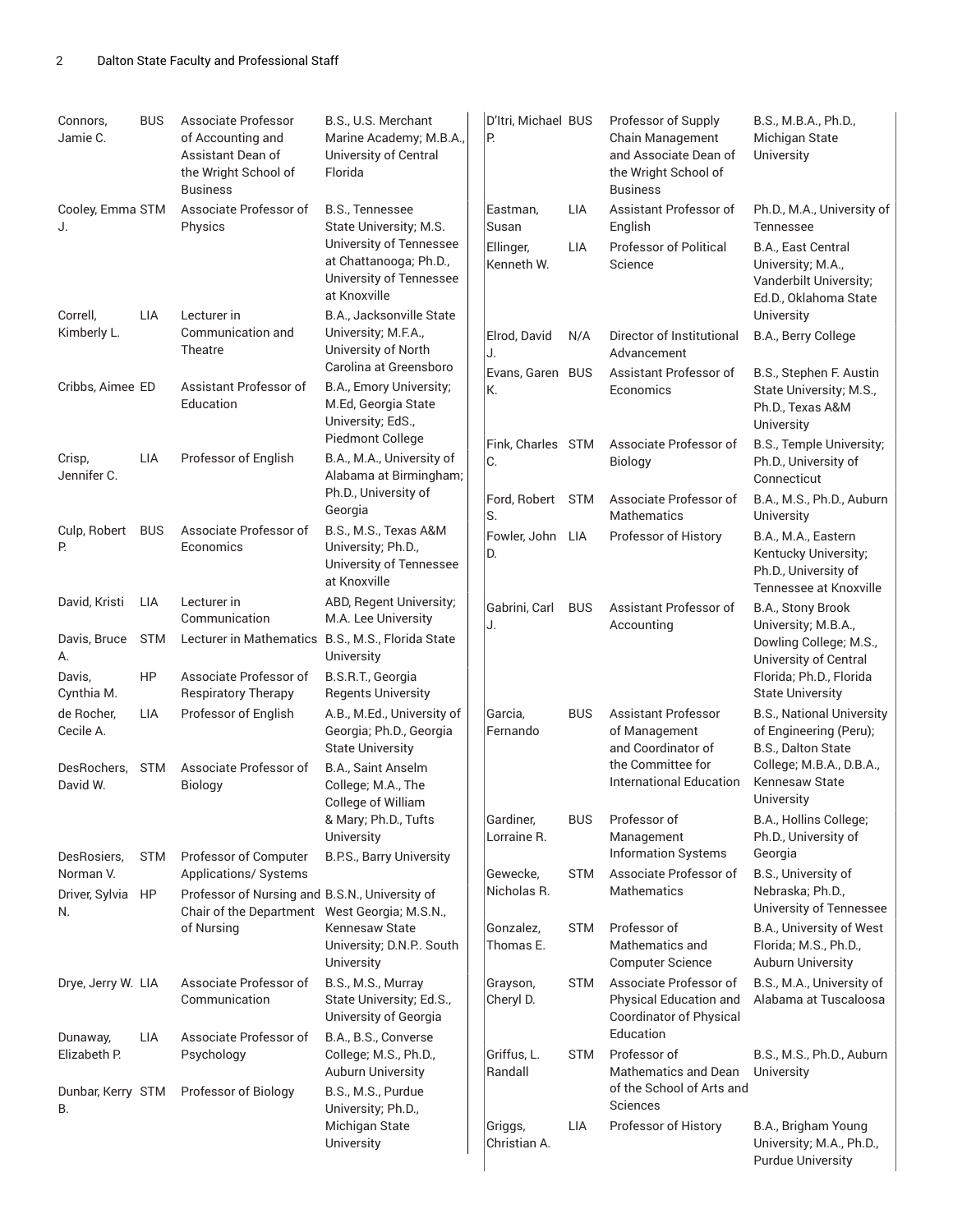| Gulledge,<br>Jonathan P.<br>Guo, Baogang LIA | LIA        | <b>Professor of Political</b><br>Science                                                                                     | Professor of Psychology B.A., M.A., Ph.D., Georgia<br><b>State University</b><br>B.A., M.A., Zhengzhou<br>University; Ph.D.,       | Hipps,<br>Matthew L.      | LIA        | Associate Professor of<br><b>Political Science and</b><br><b>Coordinator of Student</b><br>Transition | B.A., West Virginia<br>Wesleyan College;<br>M.P.A., West Virginia<br>University                                            |
|----------------------------------------------|------------|------------------------------------------------------------------------------------------------------------------------------|------------------------------------------------------------------------------------------------------------------------------------|---------------------------|------------|-------------------------------------------------------------------------------------------------------|----------------------------------------------------------------------------------------------------------------------------|
| Hall, Jami L.                                | N/A        | Dean of Students                                                                                                             | <b>Brandeis University</b><br>B.B.A., Georgia College &<br>State University; M.Ed.,<br>Ed.S., Ed.D. Georgia<br>Southern University | Hixon, Sharon ED<br>L.    |            | Professor of Education<br>and Dean of the School<br>of Education                                      | B.S., Frostburg State<br>University, M.A.,<br>Hood College; Ph.D.,<br>University of Tennessee<br>at Knoxville              |
| Hambrock,<br>Richard A.                      | <b>STM</b> | Associate Professor<br>of Mathematics and<br>Chair of the Department<br>of Technology and<br>Mathematics                     | B.A., Southeastern<br>College; M.Ed., M.S.,<br>Ph.D., Ohio State<br>University                                                     | Hofpauir,<br>Ryan         | ED         | Assistant Professor of<br>Education                                                                   | <b>B.S., Southern Nazarene</b><br>University; M.S.,<br>University of Central<br>Oklahoma; Ph.D.,<br>University of Oklahoma |
| Hammontree, BUS<br>Carolina                  |            | Instructor of<br>Management                                                                                                  | B.A., University of<br>Carabobo, Venezuela;<br>M.B.A., University                                                                  | Hooker,<br>Jennifer R.    | HP         | Assistant Professor of<br><b>Practical Nursing</b>                                                    | <b>B.S.N., University</b><br>of Phoenix; M.S.N.,<br>University of Phoenix                                                  |
|                                              |            |                                                                                                                              | of Tennessee in<br>Chattanooga                                                                                                     | Hornbuckle,<br>Calley     | <b>LIA</b> | Associate Professor of<br>English                                                                     | Ph.D., University of<br>South Carolina                                                                                     |
| Harrelson,<br>Leslie J.                      | LIA        | Associate Professor of<br>English                                                                                            | B.A., St. Mary's College<br>of Maryland; M.A., Ph.D.,<br>University of Louisiana                                                   | Howell, Leah STM<br>W.    |            | Assistant Professor of<br>Biology                                                                     | B.S., Shorter University;<br>Ph.D., Clemson<br>University                                                                  |
| Harrelson, M. LIA<br>Kent                    |            | Professor of English                                                                                                         | at Lafayette<br>B.A., Gardner-<br>Webb College; M.A.,                                                                              | Hubbs.<br>Elizabeth P.    | HP         | <b>Lecturer in Social Work</b>                                                                        | B.A., University of<br>Richmond; M.S.W., New<br><b>York University</b>                                                     |
|                                              |            |                                                                                                                              | Appalachian State<br>University; Ph.D.,<br>University of Louisiana<br>at Lafayette                                                 | Hutchins,<br>Elizabeth L. | N/A        | <b>Executive Director of</b><br>Advising and Student<br>Progression                                   | B.S., Louisiana Tech<br>University; M.S.,<br>University of Texas at<br>Austin                                              |
| Hawkins,<br>Timothy P.                       | <b>STM</b> | Associate Professor of<br><b>Mathematics</b>                                                                                 | B.S., Berry College;<br>M.S., University of<br>Alabama at Huntsville;                                                              | Jenkins, Ellie LIA<br>M.  |            | Associate Professor of<br>Music                                                                       | B.M., University of Miami;<br>M.M., D.M.A., University<br>of Wisconsin at Madison                                          |
| Hays,                                        | STM        | Associate Professor of                                                                                                       | M.S., Columbus State<br>University<br>B.S., Jacksonville                                                                           | Johnson,<br>Janet E.      | ED         | Associate Professor<br>of Education and Field                                                         | B.S., M.Ed., Ed.S.,<br>University of West                                                                                  |
| Kimberly A.                                  |            | Biology                                                                                                                      | State University; M.S.,<br>Ph.D., Oklahoma State<br>University                                                                     | Johnson,<br>Jean M.       | <b>STM</b> | <b>Director</b><br>Professor of Earth<br>Sciences                                                     | Georgia<br>B.S., University of<br>Wisconsin at Madison;<br>M.S., University of                                             |
| Helms,<br>Marilyn M.                         | <b>BUS</b> | Sesquicentennial Chair<br>and Professor of Supply University of Memphis<br><b>Chain Management</b><br>and Dean of the Wright | B.B.A., M.B.A., D.B.A.,                                                                                                            | Johnson, Jodi N/A         |            | Vice President for                                                                                    | Alaska at Fairbanks;<br>Ph.D., University of<br>Michigan<br>B.A., Salem College;                                           |
| Henry, Nick                                  | N/A        | <b>School of Business</b><br>Vice President for Fiscal B.B.A., Valdosta State                                                |                                                                                                                                    | S.                        |            | <b>Student Affairs and</b><br>Enrollment Management of North Carolina at                              | M.B.A., University                                                                                                         |
|                                              |            | Affairs                                                                                                                      | University; M.B.A.,<br>Southern Polytechnic<br><b>State University</b>                                                             |                           |            |                                                                                                       | Greensboro; Ed.D.,<br><b>East Tennessee State</b><br>University                                                            |
| Hibbs, Brian<br>G.                           | ED         | Associate Professor of<br>Education                                                                                          | B.S., B.A., M.A., West<br>Virginia University; M.A.,<br>Ph.D., University of<br>Arizona                                            | Johnson,<br>Natalie J.    | <b>LIA</b> | Associate Professor of<br><b>Criminal Justice</b>                                                     | B.S., Midwestern State<br>University; M.S., Ph.D.,<br>University of North<br>Texas                                         |
| Hicks, Bruno ED<br>G.                        |            | <b>Provost and Vice</b><br><b>President for Academic</b><br>Affairs                                                          | B.S., University of Maine;<br>M.S., Lesley College<br>Graduate School; Ed.D.,<br>University of Maine                               | Jones, Carol<br>А.        | N/A        | Director of Financial Aid<br>and Veterans Affairs                                                     | B.S., Dalton State<br>College; M.P.A.,<br>Kennesaw State<br>University                                                     |
| Hilgemann,<br>Michael J.                     | <b>STM</b> | Associate Professor of<br>Mathematics                                                                                        | <b>B.S., Minnesota State</b><br>University at Mankato;                                                                             | Joseph,<br>Michael J.     | STM        | Assistant Professor of<br><b>Mathematics</b>                                                          | Ph.D., University of<br>Connecticut                                                                                        |
|                                              |            |                                                                                                                              | Ph.D., Iowa State<br>University                                                                                                    | Kay, April A.             | STM        | Associate Professor of<br>Biology                                                                     | B.S., Clarkson University;<br>Ph.D., Auburn University                                                                     |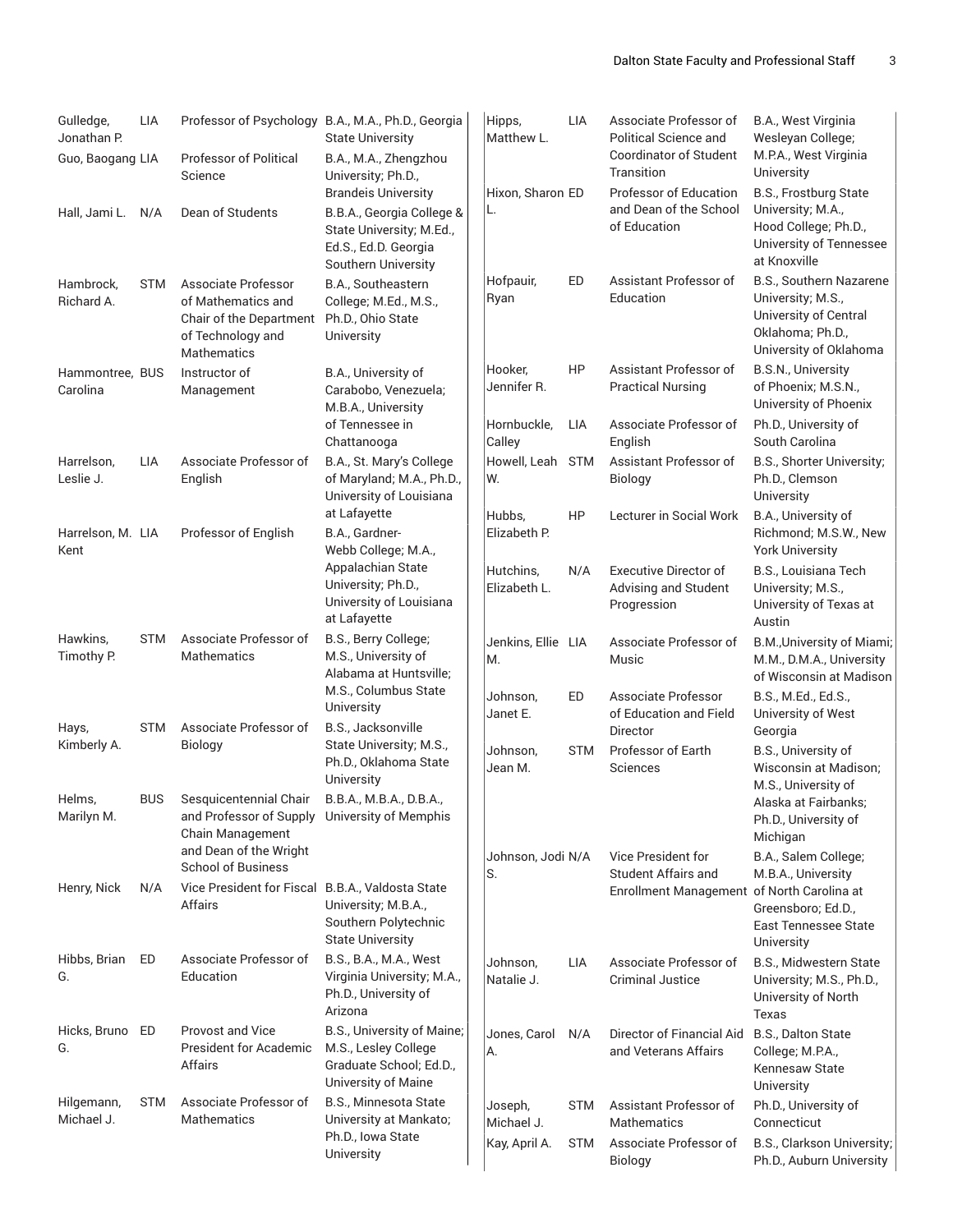| Kertulis-<br>Tartar, Gina    | <b>STM</b> | Associate Professor<br>of Biology and Dean of<br>the School of Health<br>Professions | B.S., Pennsylvania State<br>University; M.S., West<br>Virginia University; Ph.D.,<br>University of Florida              | McKie-<br>Voerste.<br>Annabelle C. | <b>STM</b> | Associate Professor of<br><b>Biology</b>                                         | B.S., M.S., Florida<br>Atlantic University;<br>M.S., Arkansas State<br>University                                  |
|------------------------------|------------|--------------------------------------------------------------------------------------|-------------------------------------------------------------------------------------------------------------------------|------------------------------------|------------|----------------------------------------------------------------------------------|--------------------------------------------------------------------------------------------------------------------|
| Kim, Dong-<br>Gook           | <b>BUS</b> | Associate Professor<br>of Supply Chain<br>Management                                 | B.A., Dongguk University;<br>M.S., University of<br>Nebraska at Lincoln;<br>Ph.D., Georgia State<br>University          | McKie-<br>Voerste,<br>Travis       | LIA        | Assistant Professor in<br>Psychology                                             | B.S., Bemidji State<br>University; Ed.S.,<br>Arkansas State<br>University; Ph.D,<br>University of Georgia          |
| Kinkead, II, J. LIA<br>Clint |            | Associate Professor of<br>Communication                                              | B.A., Carson-Newman<br>College; M.A., Arkansas<br>State University, Ed.D.,                                              | Mergel, Sarah LIA<br>К.            |            | Professor of History                                                             | B.A., Boston College;<br>M.A., Ph.D., George<br><b>Washington University</b>                                       |
| Larmon,<br>Christina         | HP         | Lecturer in Nursing                                                                  | University of Alabama<br><b>BSN, Dalton State</b><br>College                                                            | Mesco.<br>Eugene R.                | <b>STM</b> | Associate Professor of<br><b>Biology</b>                                         | B.S., University of South<br>Carolina at Columbia;<br>Ph.D., University of                                         |
| LeHew,<br>Matthew            | LIA        | Assistant Professor of<br>Communication                                              | B.A., Baptist College of<br>Florida; M.A., Florida<br><b>State University</b>                                           | Mesco,<br>Jacqueline L.            | ED         | Associate Professor of<br><b>Education and Chair of</b>                          | California at Berkeley<br>B.F.A., North Texas<br>State University; M.Ed.,                                          |
| Littlefield,<br>Jonathan E.  | <b>BUS</b> | Assistant Professor of<br>Marketing                                                  | B.S., Mars Hill College;<br>M.B.A., Ph.D., Virginia<br>Polytechnic Institute and<br><b>State University</b>             |                                    |            | Education                                                                        | <b>Armstrong Atlantic</b><br>State University; Ed.S.,<br>Ed.D., Georgia Southern<br>University                     |
| Logan,<br>Katherine A.       | N/A        | Director of Admissions                                                               | B.S., Georgia Southern<br>University                                                                                    | Meyer,<br>Andrew S.                | STM        | Professor of Biology                                                             | B.A., Concordia College;<br>Ph.D., University of Iowa                                                              |
| Loughren,<br>Doyle R.        | LIA        | Associate Professor<br>of Geography and<br>Anthropology                              | B.A., University of West<br>Georgia; M.A., Valdosta<br>State University; M.A.,                                          | Miller, Holly R. HP                |            | Assistant Professor of<br>Radiological Technology                                | A.A.S., Dalton State<br>College; B.S., Pima<br><b>Medical Institute</b>                                            |
|                              |            |                                                                                      | University of Arkansas<br>at Fayetteville; Ph.D.,<br>University of Oklahoma                                             | Min, Sarah                         | LIA        | Assistant Professor of<br>Communication                                          | B.F.A., Emporia State<br>University; M.A., Illinois<br>State University, Ph.                                       |
| Lucht,<br>Elizabeth D.       | <b>STM</b> | Assistant Professor of<br>Biology                                                    | B.A., Agnes Scott<br>College                                                                                            |                                    |            |                                                                                  | D, Kennesaw State<br>University                                                                                    |
| Lugthart, III,<br>G. John    | <b>STM</b> | Professor of Biology                                                                 | B.S., St. Lawrence<br>University; M.S., State<br>University of New York<br>at Fredonia; Ph.D.,<br>University of Georgia | Mohamed,<br>Hussein H.             | <b>STM</b> | Professor of Biology                                                             | B.S., M.S., University<br>of Alexandria, Egypt;<br>Ph.D., University of<br>Alexandria, Egypt<br>and Eberhard Karls |
| Lyon, Pam                    | HP         | Lecturer in Nursing                                                                  | <b>BSN. Dalton State</b><br>College                                                                                     | Munro, Brynn N/A                   |            | Director of Enrollment                                                           | University, Germany.<br>B.A., University of                                                                        |
|                              |            | Madaris, Julia NURS Assistant Professor of<br>Nursing                                | <b>B.S.N., University</b><br>of Tennessee at<br>Chattanooga; M.S.N.,                                                    |                                    |            | Communications                                                                   | Central Florida;<br>M.Ed.Georgia Southern<br>University                                                            |
|                              |            |                                                                                      | Western Governor's<br>University                                                                                        | Nielsen, Mary LIA<br>Т.            |            | Professor of English and B.A., Florida State<br>Reading and Associate<br>Provost | University; M.Ed, Ed.S.,<br>Ph.D., University of                                                                   |
| Mahoney,<br>Kelley K.        | LIA        | Associate Professor of<br>English                                                    | B.A., Carson-Newman<br>College; M.A.T.,<br>University of Georgia                                                        | Nimmons,                           | STM        | Professor of                                                                     | Florida<br>B.S.Ed., M.Ed., University                                                                              |
| Manget, Luke LIA             |            | Assistant Professor of<br>History                                                    | Ph.D., University of<br>Georgia                                                                                         | Lee Ann                            |            | Mathematics and<br>Assistant Dean of Arts                                        | of Georgia; Ph.D.,<br>Georgia State University                                                                     |
| Marshall, Jeff N/A           |            | Chief Information Officer B.S., Macon State                                          | College; M.S., Kennesaw<br><b>State University</b>                                                                      | Okay, Irfan                        | <b>BUS</b> | and Sciences<br>Assistant Professor of<br>Finance                                | Ph.D., North Carolina<br>State                                                                                     |
| Marshall,<br>Victor          | <b>BUS</b> | Assistant Professor of<br>Management                                                 | DBA, Kennesaw State                                                                                                     | Owens, Cheryl HP<br>D.             |            | Director of Health<br>Services                                                   | B.S.N., Medical College<br>of Georgia; M.N., M.P.H.,                                                               |
| Mason,<br>Nancy S.           | LIA        | Assistant Professor of<br>Spanish                                                    | A.B., A.B., M.A., Georgia<br>State University; Ph.D.,<br>University of Alabama at<br>Tuscaloosa                         |                                    |            |                                                                                  | Emory University; D.N.P.,<br>Georgia College & State<br>University                                                 |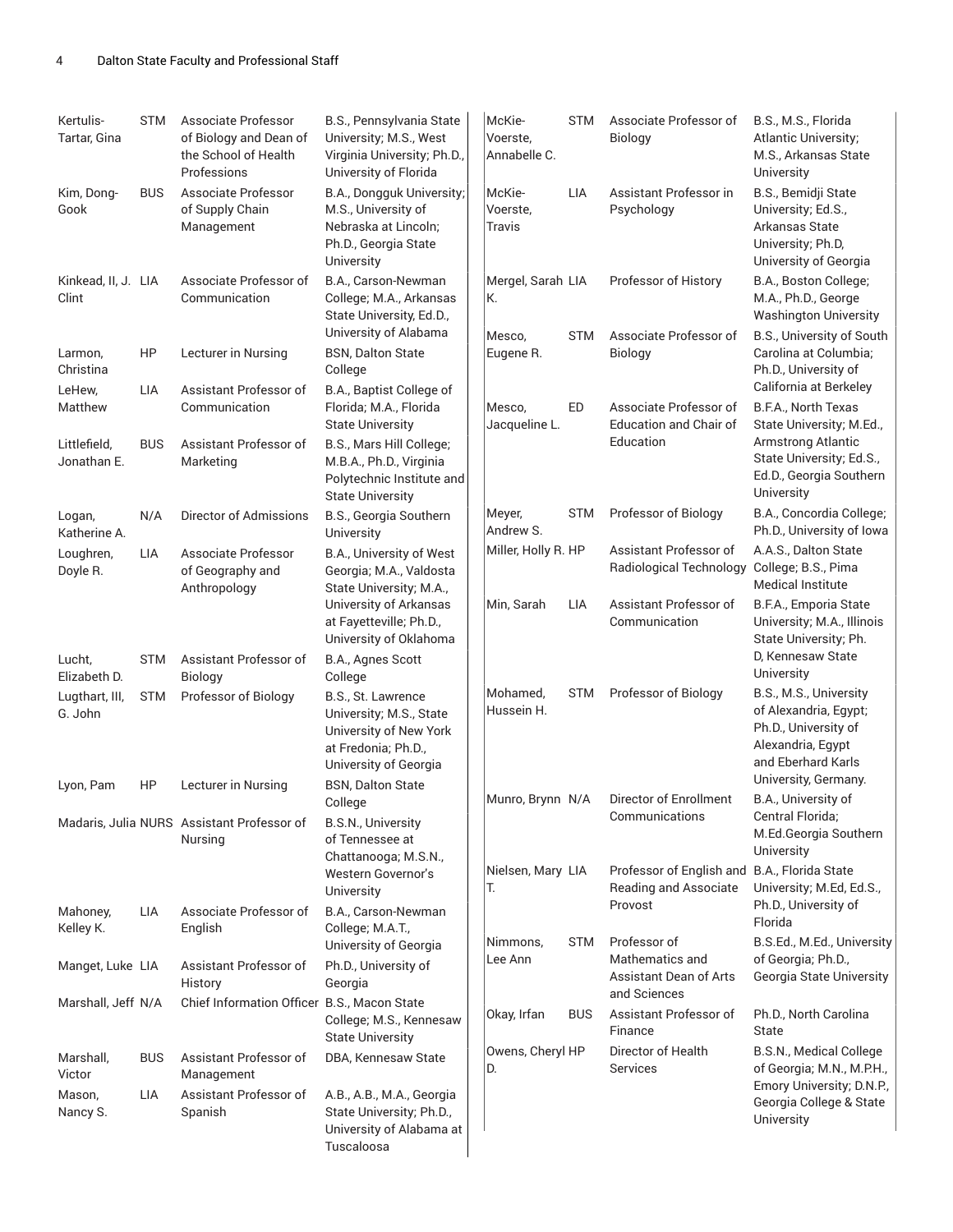| Pack, Jodie L. HP         |            | Assistant Professor in<br>Social Work                                 | B.S.W., Dalton State<br>College; M.S.W.,<br>Valdosta State<br>University                                                     | Ridley, Lynda HP<br>К.            |            | Associate Professor of<br>Nursing                                                                | B.S.N., University of<br>West Georgia; M.S.N.,<br>D.N.P., University<br>of Tennessee at                               |
|---------------------------|------------|-----------------------------------------------------------------------|------------------------------------------------------------------------------------------------------------------------------|-----------------------------------|------------|--------------------------------------------------------------------------------------------------|-----------------------------------------------------------------------------------------------------------------------|
| Parker, Jamie HP          |            | Assistant Professor of<br>Nursing                                     | <b>BSN, University of West</b><br>Georgia                                                                                    | Robinson,                         | ED         | Assistant Professor of                                                                           | Chattanooga<br>BBA, University of                                                                                     |
| Peden, Lisa B. HP         |            | Associate Professor of<br>Nursing                                     | B.S.N., Vanderbilt<br>University; M.S.N.,<br>Medical University of<br>South Carolina                                         | Mellanie                          |            | Education                                                                                        | Georgia; M.S., Fort Valley<br>State University; Ed.D.,<br>Nova Southeastern<br>University;                            |
| Perry, Keith R. LIA       |            | Professor of English                                                  | B.A., James Madison<br>University; M.A., Wake<br>Forest University; Ph.D.,<br>University of South                            | Rodriguez-<br>Becerra,<br>Azucena | HP         | Instructor in Social Work B.S.W., Dalton State                                                   | College; M.S.W.,<br>Kennesaw State<br>University                                                                      |
| Phelps, Todd STM<br>А.    |            | Lecturer in Computer<br>Science                                       | Carolina<br>Certificate, Dalton State<br>College; B.C.M., Shorter<br>College                                                 | Roe, Robin L. HP                  |            | Associate Director of<br><b>Student Health Center</b><br>and Professor of Nursing Kennesaw State | B.S.N., University of<br>West Georgia; M.S.N.,<br>University                                                          |
| Pierce, Joey<br>L.        | HP         | Associate Professor of<br><b>Healthcare Simulation</b><br>Education   | A.S.N., Dalton State<br>College; M.S.N.,<br>University of Georgia                                                            | Ryle, Patrick BUS                 |            | Assistant Professor of<br>Accounting                                                             | B.S., University of<br>Massachusetts at<br>Boston; M.S. Public                                                        |
| Poor, J.<br>Geoffrey      | <b>STM</b> | Associate Professor of<br>Mathematics                                 | B.S., M.S., Ph.D., Auburn<br>University                                                                                      |                                   |            |                                                                                                  | Administration, Harvard<br>College; M.A. Law-                                                                         |
| Postell, F.<br>Vince      | <b>STM</b> | Professor of<br>Mathematics and<br>Coordinator of Learning<br>Support | B.S., M.S., Ph.D., Georgia<br>Institute of Technology                                                                        |                                   |            |                                                                                                  | Taxation, Boston<br>University; M.A. Law,<br><b>Temple University</b><br>Law School; J.D.,<br>Northeastern University |
| Postell, Lydia LIA<br>J.  |            | Professor of English and B.A., Berry College;<br>Reading              | M.A., University of West<br>Georgia; Ph.D., Georgia<br><b>State University</b>                                               | Sample, Jane LIA                  |            | Associate Professor of<br>English                                                                | B.A., University of the<br>South; M.A., University<br>of Tennessee at<br>Chattanooga                                  |
| Powers,<br>Eugene P.      | <b>HP</b>  | Assistant Professor of<br>Social Work                                 | A.B., University of<br>Georgia; M.S.W., Florida<br><b>State University</b>                                                   | Sanders,<br>Kristen               | <b>STM</b> | Assistant Professor of<br>Biology                                                                | B.S., Binghamton<br>General Hospital; M.S.,<br><b>Emory University</b>                                                |
| Price, Christy LIA<br>T.  |            | Professor of Health and<br>Wellness                                   | <b>B.S. Northern Illinois</b><br>University; M.S.<br>University of Nebraska<br>at Kearney; Ed.D.,<br>University of Tennessee | Schlesinger,<br>Phil              | N/A        | Director of Marketing                                                                            | B.S., Colorado State<br>University; M.B.A.,<br>Thunderbird School of<br><b>Global Management</b>                      |
| Randall,                  | LIA        | Associate Professor of                                                | at Knoxville<br>B.A., Converse College;                                                                                      | L.                                |            | Scott, Tricia STM Professor of Chemistry                                                         | B.S., Fairmount State<br>College; Ph.D., West                                                                         |
| Jennifer N.               |            | English                                                               | M.A., Western Carolina<br>University; Ph.D., Georgia<br><b>State University</b>                                              | Semora,<br>Bonnie F.              | LIA        | Associate Professor of<br><b>Criminal Justice</b>                                                | Virginia University<br>B.A., Baylor University;<br>M.A., University<br>of Houston; Ph.D.,                             |
| Reilly, Tim               | N/A        | Director of Residence<br>Life                                         | B.A., Catholic University<br>of America; M.S., Old<br><b>Dominion University</b>                                             | Shim, John                        | <b>STM</b> | Lecturer in Chemistry                                                                            | University of Georgia<br>M.S. Seoul National                                                                          |
| Rice, Tammy HP<br>М.      |            | Director of Field<br>Education, Instructor in<br>Social Work          | B.A., Georgia Southern<br>University; M.S.W.,<br>University of Georgia                                                       |                                   |            |                                                                                                  | University; Ph.D.,<br>University of North<br>Carolina, University of<br>Georgia                                       |
| Richardson,<br>Deborah C. | HP         | Associate Professor of<br>Nursing                                     | B.S.N., M.S.N., University<br>of West Georgia                                                                                | Sins, Lorena<br>А.                | LIA        | Associate Professor of<br>English                                                                | B.A., Nazareth College of<br>Rochester; M.A.; Saint                                                                   |
| Ridley, Andrea ED<br>J.   |            | Assistant Professor of<br>Education                                   | B.A., University of<br>Georgia; M.A. Lee<br>University; Ed.S.,<br><b>Tennessee Technical</b>                                 |                                   |            |                                                                                                  | Bonaventure University;<br>Ph.D., University of<br>Georgia                                                            |
|                           |            |                                                                       | University; Ed.D.<br>Kennesaw State<br>University                                                                            | Smith,<br>Amanda J.               | <b>STM</b> | <b>Science Laboratory</b><br>Coordinator                                                         | B.S., University of<br>Georgia                                                                                        |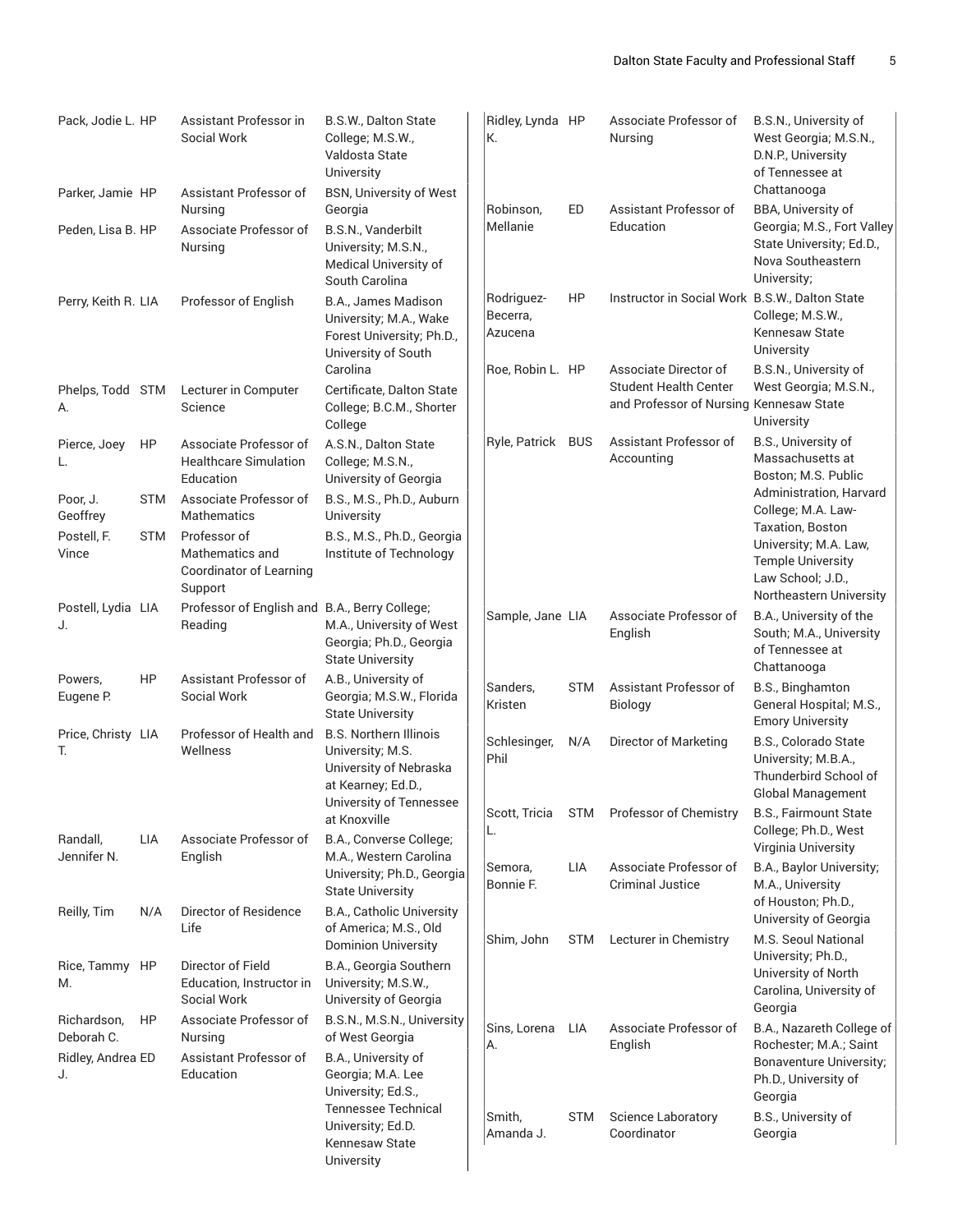| Smith,<br>Gregory                 | ED         | Assistant Professor of<br>Education                                                                                          | B.S., West Chester<br>University of<br>Pennsylvania, M.A., New                                                                                                 | Turner, Dean STM<br>Ε.      |            | Associate Professor of<br>Chemistry                                                                                       | B.S., Muskingum<br>College; Ph.D., Boston<br>College                                                                                         |
|-----------------------------------|------------|------------------------------------------------------------------------------------------------------------------------------|----------------------------------------------------------------------------------------------------------------------------------------------------------------|-----------------------------|------------|---------------------------------------------------------------------------------------------------------------------------|----------------------------------------------------------------------------------------------------------------------------------------------|
|                                   |            |                                                                                                                              | Jersey City University;<br>M.Ed., Mississippi                                                                                                                  | Vallowe,<br>Megan           | LIA        | Assistant Professor of<br>English                                                                                         | Ph.D., University of<br>Arkansas                                                                                                             |
| Smith, Kelson STM<br>M.<br>Smith, | ED         | Associate Professor of<br><b>Electronic Technology</b><br>Assistant Professor of                                             | College; Ph.D., Clemson<br>University<br>B.S., Pennsylvania State<br>University<br>B.B.A., University                                                          | Venable,<br>Margaret H.     | N/A        | President                                                                                                                 | B.S., Agnes Scott<br>College; M.S., Georgia<br>Institute of Technology;<br>Ph.D., Georgia State<br>University                                |
| Sharlonne                         |            | Education                                                                                                                    | of Georgia; M.Ed.,<br>Cambridge College;<br>Ph.D., University of                                                                                               | Ware, Adam                  | N/A        | Director, Bandy Heritage<br>Center for NW Georgia                                                                         | B.S., M.A., University of<br>Georgia; Ph.D, Florida<br><b>State University</b>                                                               |
| Smitherman, STM<br>Marina G.      |            | Professor of Biology and B.Sc., University<br>Chair of the Department of Nottingham;<br>of Life Science                      | Georgia<br>M.P.H., University of<br>Manchester; Ph.D.,<br>University of Oxford                                                                                 | Watkins,<br>Caleb           | <b>BUS</b> | Assistant Professor of<br>Economics                                                                                       | B.S., Middle Tennessee<br>State University; M.A.,<br>Middle Tennessee<br>State University; Ph.D.,<br>Middle Tennessee State<br>University    |
| Snyder, Jacob LIA                 |            | Assistant Professor of<br>Political Science and<br>Philosophy                                                                | Ph.D., Michigan State<br>University                                                                                                                            | Watkins,<br>Stephanie       | HP         | Lecturer of Respiratory<br>Therapy                                                                                        | A.S., Dalton State<br>College                                                                                                                |
| Ssebaggala,<br>Lawrence           | <b>STM</b> | Assistant Professor of<br><b>Mathematics</b>                                                                                 | ABD, Illinois State<br>University; M.S.,                                                                                                                       | Weitz, Seth A. LIA          |            | Associate Professor of<br>History                                                                                         | B.A., Tulane University;<br>M.A., Ph.D., Florida State<br>University                                                                         |
| Stalling, Tyra HP<br>D.           |            | Associate Professor<br>of Medical Laboratory<br>Technology and<br>Director of the Medical                                    | Louisiana Tech<br>B.S.M.T., Medical College<br>of Georgia; M.S.H.S.,<br><b>Touro University</b><br>International                                               | West, Susan<br>D.           | HP         | Professor of Radiologic<br>Technology and Chair<br>of the Department of<br><b>Health Occupations</b>                      | B.S., Medical College<br>of Georgia; M.Ed.,<br>University of Georgia;<br>Ed.D., Northcentral<br>University                                   |
| Stanley, Jeff                     | LIA        | Laboratory Technology<br>Program<br>Associate Professor of                                                                   | B.A., Western Kentucky                                                                                                                                         | <b>Whitely, Betsy</b>       |            | Librarian                                                                                                                 | B.S., Florida State<br>University; M.A.,<br>University of North                                                                              |
|                                   |            | History                                                                                                                      | University; M.A.,<br>University of Kentucky;<br>Ph.D, University of<br>Kentucky                                                                                | Whitesell.<br>Melissa       | N/A        | <b>Executive Director of</b><br><b>Library Services and</b><br>Sponsored Programs,                                        | Carolina<br><b>B.S., Tennessee Temple</b><br>University; M.L.S.,<br>Indiana University/                                                      |
| Taylor, Leslie LIA<br>S.          |            | Associate Professor of<br>English and Writing Lab<br>Coordinator                                                             | B.A., M.A., University<br>of Tennessee at<br>Chattanooga                                                                                                       | Williams, Lee HP            |            | Roberts Library<br>Associate Professor of                                                                                 | <b>Purdue University</b><br>A.S.N., Chattanooga                                                                                              |
| Thrower,<br>Benjamin              | <b>BUS</b> | <b>Lecturer of Business</b><br>Administration                                                                                | B.A., University of<br>Georgia; M.S., Georgia<br>College and State                                                                                             | Ann                         |            | Nursing                                                                                                                   | <b>State Community</b><br>College; M.S.N., Walden<br>University; Ed.D., Walden<br>University                                                 |
|                                   |            |                                                                                                                              | University; M.S.,<br>University of Utah;<br>M.P.A., Georgia College<br>and State University                                                                    | Wingfield,<br>Rob D.        | N/A        | Registrar                                                                                                                 | B.B.A., Valdosta State<br>University; M.B.A.,<br>University of Phoenix                                                                       |
| Tomasello,<br>Tami K.             | <b>LIA</b> | Associate Professor of<br>Communication                                                                                      | B.Arch., Virginia<br>Polytechnic Institute<br>and State University;<br>M.S., Ph.D., Florida State                                                              | Wozny,<br>Christopher<br>Е. | STM        | Associate Professor of<br><b>Chemistry and Physics</b>                                                                    | B.A., University of<br>Northern Iowa; M.A.,<br>M.A., Ph.D., Northern<br><b>Illinois University</b>                                           |
| Tucker,<br>Barbara G.             | <b>LIA</b> | Professor of<br>Communication and<br>Chair of the Department<br>of Communication,<br>Performing Arts and<br>Foreign Language | University<br>B.S., Tennessee Temple<br>College; M.A., Ohio<br>University; M.A.,<br>University of Tennessee<br>at Chattanooga; Ed.D.,<br>University of Georgia | Wright,<br>James L.         | <b>LIA</b> | <b>Professor of Criminal</b><br>Justice and Sociology<br>and Chair of the<br>Department of Social<br>Sciences and History | B.S., Appalachian<br>State University; M.S.,<br>University of Tennessee<br>at Chattanooga; Ph.D.,<br>University of Tennessee<br>at Knoxville |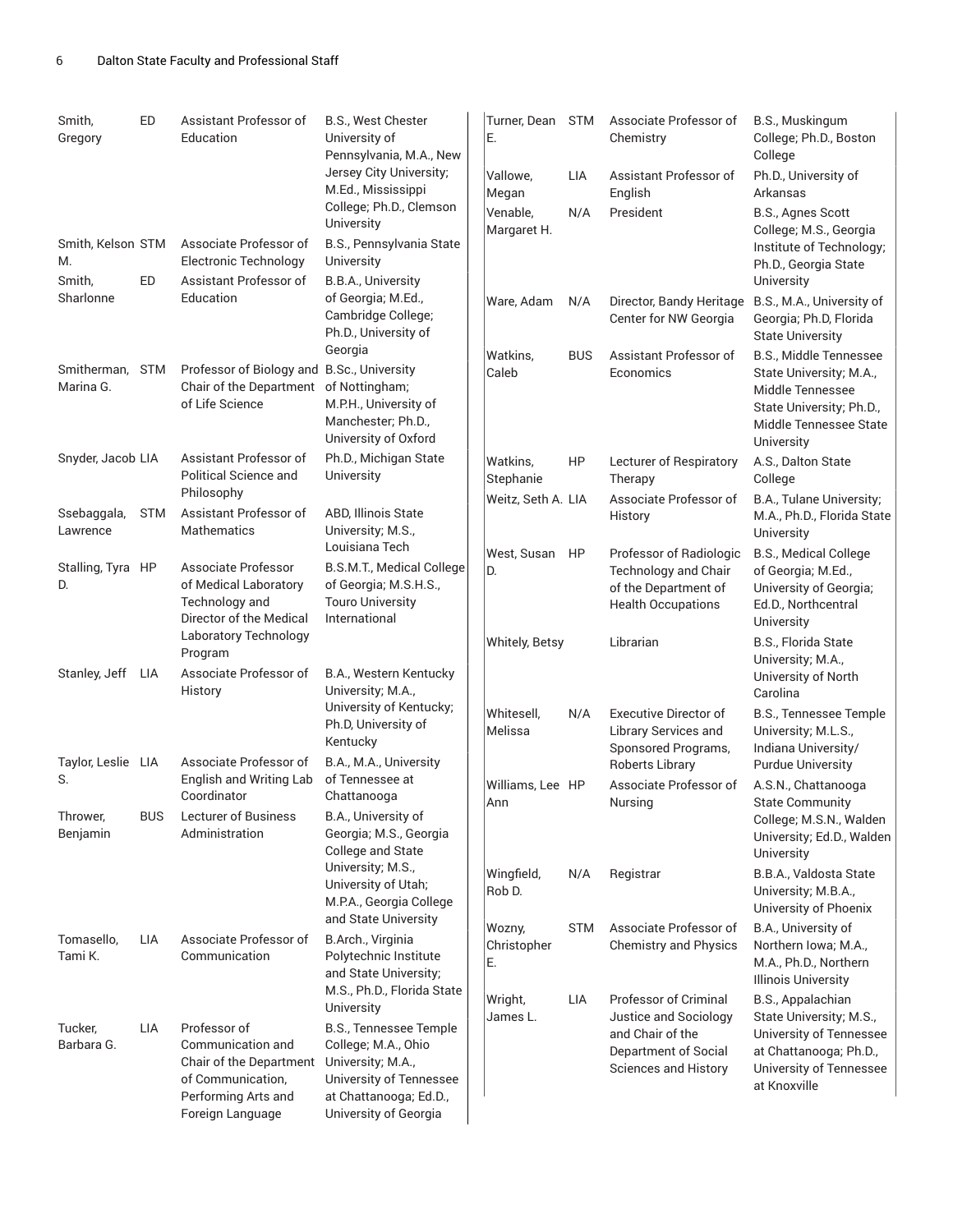| Yambor,<br>Marjorie        | <b>LIA</b> | Associate Professor of<br>Communication                                                                               | B.A., Western Kentucky<br>University; M.A.,<br>University of Alabama;<br>Ph.D., Michigan State<br>University       |                        | Carrier, Joy S. EMERITAL Sociate Professor<br>Emerita of Office<br>Administration and Dean University of Tennessee<br>Emerita of the School of at Chattanooga; Ed.S.,<br>Technology | B.S., Cumberland<br>College; M.Ed.,<br>University of West                                             |
|----------------------------|------------|-----------------------------------------------------------------------------------------------------------------------|--------------------------------------------------------------------------------------------------------------------|------------------------|-------------------------------------------------------------------------------------------------------------------------------------------------------------------------------------|-------------------------------------------------------------------------------------------------------|
| Yan, Kevin                 | <b>BUS</b> | <b>Assistant Professor</b><br>of Management<br><b>Information Systems</b>                                             | B.S., Shanghai<br>University; Ph.D., Baylor<br>University                                                          | Chapman,<br>Harlan L.  | <b>EMERITRISgistrar and Director</b><br>of Admissions                                                                                                                               | Georgia<br>B.A., Berry College;<br>M.S., Ed.D., University of                                         |
| Young,<br>Cortnee          | <b>BUS</b> | Lecturer of Marketing<br>and Business<br>Communications                                                               | <b>B.B.A</b> in Marketing, King<br>College; M.B.A., King<br>College                                                |                        | <b>Emeritus and Professor</b><br><b>Emeritus of Business</b><br>Administration                                                                                                      | Tennessee at Knoxville.                                                                               |
| Yu, Han                    | <b>BUS</b> | Assistant Professor of<br>Economics                                                                                   | Ph.D., Louisiana State<br>University                                                                               | Cleeland,<br>Robin     | <b>EMERITALSociate Professor</b><br><b>Emerita of Social</b>                                                                                                                        | B.A., Emory University;<br>M.S.W., University of                                                      |
| Yu, Lirong                 | <b>STM</b> | Associate Professor of<br>Mathematics                                                                                 | B.S., Shandong Normal<br>University; M.S., Beijing<br>Normal University; Ph.D.,<br>University of Georgia           | Collison,              | Work and Chair of the<br>Department of Social<br>Work<br><b>EMERITASSociate Professor</b>                                                                                           | Georgia; Ph.D., Florida<br><b>State University</b><br><b>B.S., University</b>                         |
| Zhao, Xinghai STM          |            | Assistant Professor of<br>Physics                                                                                     | Ph.D., University of Notre<br>Dame                                                                                 | Richard F.             | <b>Emeritus of Chemistry</b><br>and Chair of the<br>Department of Physical                                                                                                          | of Tennessee at<br>Chattanooga; Ph.D.,<br>University of Alabama at                                    |
| Zhou, Molly Y. ED          |            | Associate Professor of<br>Education                                                                                   | B.A., West China<br>University of Medical                                                                          |                        | Science                                                                                                                                                                             | Tuscaloosa                                                                                            |
|                            |            |                                                                                                                       | Sciences; M.S.,<br>Pensacola Christian<br>College; Ed.S., Ed.D.,<br>University of West                             | G.                     | Cook, Dennis EMERITRUSfessor Emeritus of<br>Sociology                                                                                                                               | A.B., San Diego State<br>College; M.A., Ph.D.,<br>University of Nebraska<br>at Lincoln.               |
|                            |            | Addis, Sally L. EMERITALS istant Professor<br><b>Emerita of Physical</b>                                              | Florida<br>B.S.Ed., Ohio University;<br>M.S., University of                                                        | G.                     | Cornett, Judy EMERITRISfessor Emerita of<br>History                                                                                                                                 | B.A., M.A., Appalachian<br>State University; Ph.D.,<br>University of Kentucky                         |
| <b>Bailey, Scott</b><br>А. |            | Education<br><b>EMERITVIGE President Emeritus</b><br>for Fiscal Affairs                                               | Tennessee at Knoxville.<br>B.S., Georgia Institute<br>of Technology; M.P.A.,                                       | Daniels,<br>Jackie L.  | EMERITALSociate Professor<br>Emerita of<br>Communication and<br>Theatre                                                                                                             | B.A., M.F.A., University of<br>Mississippi                                                            |
| Bailey, W.<br><b>Terry</b> |            | Emeritus<br><b>EMERITDI Sector</b> Emeritus<br>of Computing and<br><b>Information Services</b>                        | Georgia State University<br>B.S.PCS, M.B.A.,<br>University of Georgia                                              | К.                     | Davis, Wesley EMERITR/8fessor Emeritus of<br>English                                                                                                                                | B.A., M.A., Clarion<br>University of<br>Pennsylvania; Ph.D.,<br>Indiana University of                 |
|                            |            | Biron, Beth D. EMERITR/8fessor Emerita of<br>Romance Languages<br>and English                                         | A.B., University of<br>Georgia; M.A., Emory<br>University; Ph.D.,<br>University of Georgia.                        | Deaton,<br>Thomas M.   | <b>EMERITRI</b> 8fessor Emeritus of<br>Social Science                                                                                                                               | Pennsylvania<br>B.A., Mississippi College;<br>M.A., University of                                     |
| Blackwell,<br>David H.     |            | <b>EMERITALSociate Professor</b><br><b>Emeritus of Economics</b><br>and Chair Emeritus of<br>the Division of Business | B.S., Delta State College;<br>M.B.A., Mississippi State<br>University.                                             |                        |                                                                                                                                                                                     | Georgia; M.Div., Southern<br><b>Baptist Theological</b><br>Seminary; Ph.D.,<br>University of Georgia. |
| Bowen,                     |            | Administration<br><b>EMERITRISfessor Emeritus of</b>                                                                  | B.S., M.A., Auburn                                                                                                 | Doyle,<br>Michael O.   | EMERITALSociate Professor<br><b>Emeritus of Marketing</b>                                                                                                                           | B.S.B.A. Central<br>Michigan University;                                                              |
| Donald J.                  |            | Management                                                                                                            | University; Ed.S., Ph.D.,<br>Georgia State University.                                                             |                        | and Management                                                                                                                                                                      | M.B.A., Augusta State<br>University                                                                   |
| Boyle, David<br>Р.         |            | <b>EMERITRISfessor Emeritus of</b><br>Social Work and Dean<br><b>Emeritus of the School</b><br>of Social Work         | B.A., Eckerd College;<br>M.A., Indiana University<br>at Bloomington; M.S.W.,<br>Ph.D., University of               | Gavagan,<br>Carol J.   | EMERITALSociate Professor<br><b>Emerita of Management</b><br><b>Information Systems</b>                                                                                             | <b>B.S., University</b><br>of Tennessee at<br>Chattanooga; M.S., Nova<br>Southeastern University      |
| L.                         |            | Brown, Milton EMERITALS istant Professor<br><b>Emeritus of Automotive</b>                                             | Georgia<br>Certificate, Dalton State<br>College; Course Work,                                                      | Gilbert,<br>Deborah S. | <b>EMERITALSociate Professor</b><br><b>Emerita of Health</b><br>Information<br>Management                                                                                           | B.S., Medical College of<br>Georgia; M.B.A., Brenau<br>College; Ed.S., University<br>of West Georgia  |
| Burran,<br>James A.        |            | Technology<br><b>EMERIT Puller Emeritus and</b><br>Associate Professor<br><b>Emeritus of History</b>                  | University of Georgia.<br>B.A., M.A., Texas Tech<br>University; Ph.D.,<br>University of Tennessee<br>at Knoxville. |                        | Hall, Phillip J. EMERITALS istant Professor<br><b>Emeritus of Physical</b><br>Education                                                                                             | B.S., M.A., S.C.T., Murray<br>State University.                                                       |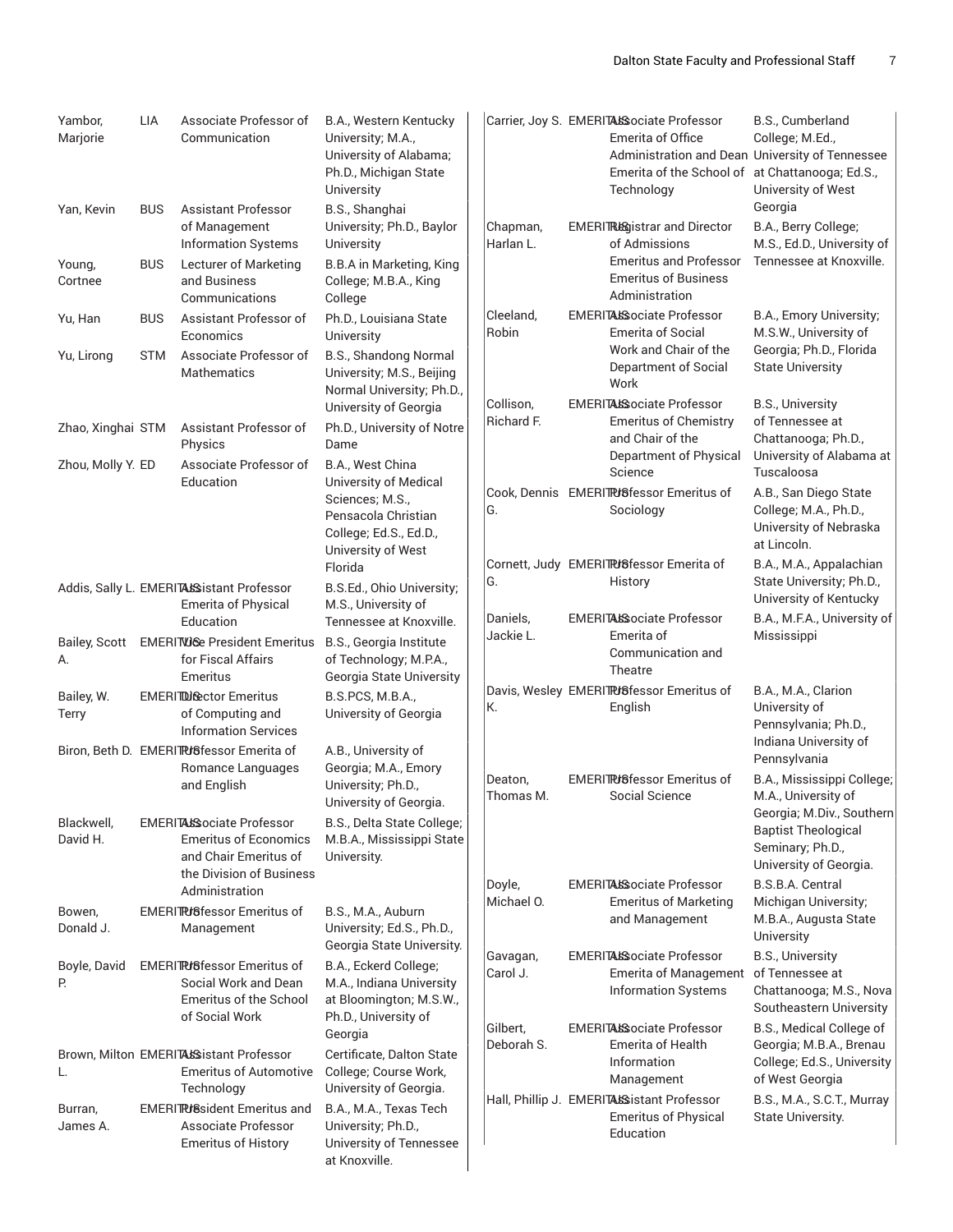|                                         | Hay, David F. EMERITVIGE President Emeritus<br>of Admissions and<br>Records                                                                                                                              | B.S., Jacksonville<br>State University; M.A.,<br>University of Alabama<br>at Tuscaloosa; Ed.D.,                                      | В.                        | Kinser, Hubert EMERITPUSfessor Emeritus<br>of Chemistry and<br>Mathematics                                                                                            | <b>B.S., Tennessee</b><br><b>Technological University;</b><br>Ph.D., Vanderbilt<br>University.                                    |
|-----------------------------------------|----------------------------------------------------------------------------------------------------------------------------------------------------------------------------------------------------------|--------------------------------------------------------------------------------------------------------------------------------------|---------------------------|-----------------------------------------------------------------------------------------------------------------------------------------------------------------------|-----------------------------------------------------------------------------------------------------------------------------------|
| C.                                      | Head, James EMERITRI6fessor Emeritus of<br><b>Mathematics</b>                                                                                                                                            | Auburn University.<br>B.S., Southwestern<br>at Memphis; M.S.,<br>University of Arkansas;<br>Ph.D., George Peabody                    | F.                        | Knight, Lydia EMERITLUSary Director Emerita                                                                                                                           | B.A., University<br>of Tennessee at<br>Chattanooga; M.L.S.,<br>Peabody College of<br>Vanderbilt University                        |
| Р.                                      | Hoff, Michael EMERITRISfessor Emeritus of<br>Psychology<br><b>EMERITRI</b> Bfessor Emerita of                                                                                                            | College<br>B.S., University of<br>California at Davis; M.A.,<br>Ph.D., Emory University                                              | LaChapelle,<br>Linda F.   | <b>EMERITALSociate Professor</b><br>Emerita of Office<br>Administration and Chair Georgia College and<br>of the Department of<br><b>Technical Studies</b>             | B.S., University of West<br>Georgia; M.Ed., North<br><b>State University</b>                                                      |
| Humphrey,<br>Celeste M.                 | Biology                                                                                                                                                                                                  | B.S., M.S., Georgia<br>Institute of Technology;<br>Ph.D., University of<br>Georgia                                                   | M.                        | Langford, Dee EMERITALSociate Professor<br><b>Emerita of Psychology</b>                                                                                               | B.A., Southern Adventist<br>University; M.Ed.,<br>Ed.D., Tennessee State<br>University.                                           |
| Hunsicker,<br>Cathy V.<br>Hunt, Karl P. | <b>EMERITALSociate Professor</b><br>Emerita of Reading and<br>Communication<br><b>EMERITAIS ociate Professor</b>                                                                                         | B.S., M.Ed., Kutztown<br>University<br><b>B.S., University</b>                                                                       | Lansing,<br><b>Brooks</b> | <b>EMERITASSistant Professor</b><br><b>Emeritus of Business</b><br>Administration                                                                                     | B.B.A., Emory University;<br>M.H.A., Georgia State<br>University                                                                  |
|                                         | <b>Emeritus of Computer</b><br>Operations                                                                                                                                                                | of Tennessee at<br>Chattanooga; M.S.,<br>Ph.D., University of<br>Georgia.                                                            | Laughter,<br>Bennie M.    | EMERITS Bior Lecturer Emeritus A.B., University of North<br>in Business Law                                                                                           | Carolina at Chapel<br>Hill; J.D., Georgetown<br>University                                                                        |
| Hutcheson,<br>John A.                   | EMERITVIGe President Emeritus A.B., M.A., Ph.D.,<br>for Academic Affairs and University of North<br>Professor Emeritus of<br>History                                                                     | Carolina at Chapel Hill.<br>(Retired December 2010)                                                                                  |                           | Little, Larry R. EMERITALSociate Professor<br><b>Emeritus of Technical</b><br><b>Education and Chair</b><br><b>Emeritus of the Division</b><br>of Technical Education | B.S., Mississippi State<br>University; M.Ed.,<br>University of Georgia;<br>Ed.S., Georgia State                                   |
| Jensen,<br>Carolyn R.                   | EMERITIUStructional Coordinator B.S., University<br>Emerita, School of<br>Technology and<br>Associate Professor<br><b>Emerita of Technical</b><br>Education                                              | of Tennessee at<br>Chattanooga; M.A.,<br>Central Michigan<br>University; Ed.D.,<br>University of Tennessee                           | Mathews.<br>Marsha A.     | EMERITRISfessor Emerita of<br>English                                                                                                                                 | University<br>B.A., University of<br>Florida; M.Div., Asbury<br>Theological Seminary;<br>M.A., Ph.D., Florida State<br>University |
| Johnson,<br>Larry A.                    | <b>EMERITR/8fessor Emeritus of</b><br>Economics                                                                                                                                                          | at Knoxville.<br>B.S., M.S., University of<br>Georgia; Ph.D., Virginia                                                               | McAfee,<br>Rebecca L.     | <b>EMERITALSociate Professor</b><br><b>Emerita of Office</b><br>Administration                                                                                        | B.B.A., M.Ed., Ed.S.,<br>University of West<br>Georgia.                                                                           |
| Jones,                                  | EMERITLUS arian Emerita                                                                                                                                                                                  | Polytechnic Institute and<br><b>State University</b><br>B.S., Middle Tennessee                                                       | Meyer,<br>Timothy G.      | <b>EMERITAISSistant Professor</b><br><b>Emeritus of Diesel</b><br>Technology                                                                                          | B.S., Purdue University;<br>M.S., Ohio State<br>University.                                                                       |
| Barbara                                 | Jones, Harold EMERITRISfessor Emeritus of                                                                                                                                                                | State University; M.L.S.,<br>Peabody College of<br>Vanderbilt University<br>B.A., University of                                      | Mullen,<br>Thomas W.      | <b>EMERITALSociate Professor</b><br><b>Emeritus of Political</b><br>Science                                                                                           | B.A., Northeastern<br>University; M.A., Rutgers<br>University; Ph.D.,                                                             |
| В.                                      | Management                                                                                                                                                                                               | Omaha; M.Div., Garrett<br>Theological Seminary;<br>Ph.D., University of                                                              | Murray,<br>Barbara M.     | <b>EMERITRIBESSOF Emerita of</b><br>English                                                                                                                           | University of Maryland<br>B.A., M.A., Ph.D.,<br>University of Tennessee<br>at Knoxville                                           |
| Jordan,<br>Michael A.                   | EMERITALSociate Professor<br><b>Emeritus of Drafting</b><br>Jump, Billy J. EMERITRISfessor Emeritus<br>of Biology and Chair<br><b>Emeritus of the Division</b><br>of Natural Sciences and<br>Mathematics | Alabama at Tuscaloosa<br>B.S., Eastern Kentucky<br>University.<br>B.A., Mercer University;<br>M.S., Ph.D., University of<br>Georgia. | Mynatt,<br>Harris M.      | EMERITDE an of Students<br><b>Emeritus and Associate</b><br>Professor Emeritus of<br>Education                                                                        | B.S., Jacksonville State<br>College; M.A., Ed.S.,<br>University of Alabama at<br>Tuscaloosa.                                      |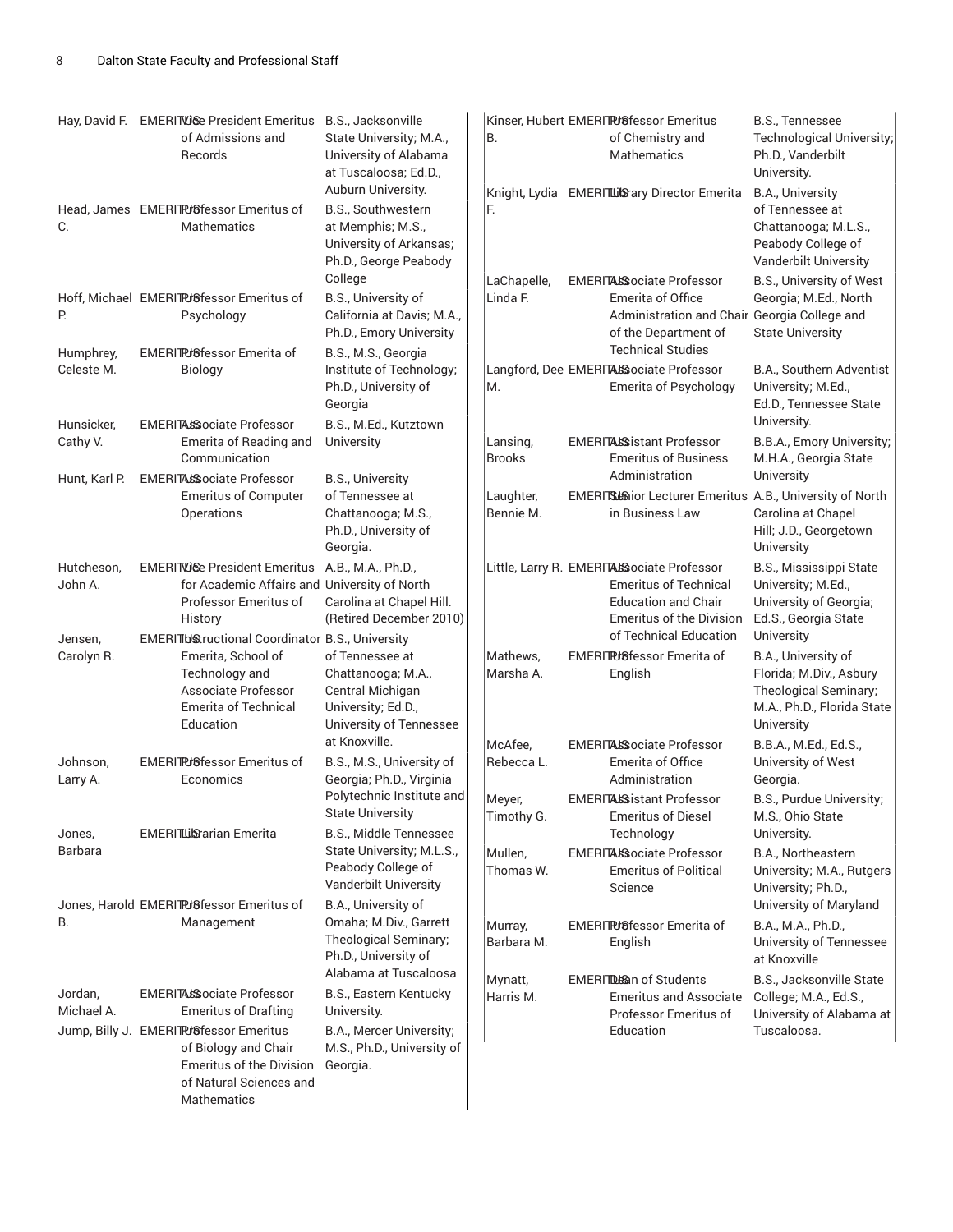| Ottinger,<br>Melvyn L.        | <b>EMERITALSociate Professor</b><br><b>Emeritus of Physical</b><br><b>Education and Athletic</b><br>Director and Chair<br>Emeritus of the                            | B.A., Shorter College;<br>M.S., Clemson University                                                                                                                    | Sweenie,<br>Lana P.                                          |                                | and Student Transition<br>Coordinator Emerita<br>of the School of<br>Technology                                                                                    | EMERITCLBriculum Development B.B.A., M.B.A., Kennesaw<br>State University.                                                                     |
|-------------------------------|----------------------------------------------------------------------------------------------------------------------------------------------------------------------|-----------------------------------------------------------------------------------------------------------------------------------------------------------------------|--------------------------------------------------------------|--------------------------------|--------------------------------------------------------------------------------------------------------------------------------------------------------------------|------------------------------------------------------------------------------------------------------------------------------------------------|
|                               | Department of Health,<br>Physical Education and<br>Recreation                                                                                                        |                                                                                                                                                                       | Swilling,<br>Leara G.                                        |                                | <b>EMERITASSociate Professor</b><br>Emerita of Nursing and<br>Chair Emerita of the                                                                                 | B.S., M.S.N., Medical<br>College of Georgia.                                                                                                   |
| Pennington,<br>Marguerite G.  | <b>EMERITALS:</b> istant Professor<br><b>Emerita of Medical</b><br><b>Technology and Director</b><br>Emerita of the Medical<br>Laboratory Technology                 | B.S., Ph.D., University of<br>North Carolina at Chapel<br>Hill; Post-Doctoral Work,<br>Duke University.                                                               | D.<br>Waskey,                                                |                                | Division of Nursing<br>Veve, Thomas EMERITRISfessor Emeritus of<br>History<br><b>EMERIT PG essor Emeritus of</b>                                                   | B.A., Hofstra University;<br>M.A., Ph.D., Marquette<br>University<br>B.S., Georgia Institute                                                   |
| W.                            | Program<br>Peyton, Barry EMERITALSsociate Professor<br>Emeritus of<br><b>Mathematics</b>                                                                             | B.A., University of South<br>Florida; M.A., Ph.D.,<br><b>Clemson University</b>                                                                                       | Andrew<br>Jackson                                            |                                | Social Science                                                                                                                                                     | of Technology; M.Div.,<br>Austin Presbyterian<br>Theological Seminary;<br>Ph.D., University of                                                 |
|                               | Pierce, Max T. EMERITALSociate Professor<br><b>Emeritus of Respiratory</b><br>Therapy                                                                                | B.S., M.Ed., University<br>of Tennessee at<br>Chattanooga; Ed.S.,<br>University of West<br>Georgia                                                                    | Weathersby,<br>Robert W., II,                                |                                | <b>EMERITRISfessor Emeritus</b><br>of English and Chair<br><b>Emeritus of the Division</b><br>of Humanities                                                        | Southern Mississippi<br>B.A., M.A., George<br>Peabody College; Ph.D.,<br>University of Tennessee<br>at Knoxville.                              |
| Presse,<br>Norman J.          | <b>EMERITRISfessor Emeritus of</b><br>Psychology and Chair<br><b>Emeritus of the Division</b><br>of Social Sciences                                                  | B.S., Louisiana State<br>University; M.Ed.,<br>Tulane University; Ph.D.,<br>University of Alabama at<br>Tuscaloosa.                                                   | Wycherley,<br>David H.                                       |                                | <b>EMERITRISfessor Emeritus</b><br>of Physics and<br>Mathematics                                                                                                   | B.S., University of<br>Maryland; M.S., Ph.D.,<br>Georgia Institute of<br>Technology.                                                           |
|                               | Ray, Regina J. EMERITALSociate Professor                                                                                                                             | B.S.Ed., University of                                                                                                                                                | <b>Name</b>                                                  |                                | <b>CollegePosition</b>                                                                                                                                             | <b>Education</b>                                                                                                                               |
|                               | <b>Emerita of Reading</b>                                                                                                                                            | Tennessee at Knoxville;<br>M.A., Tennessee                                                                                                                            | Adams,<br>James K.                                           |                                | STM Professor of Biology                                                                                                                                           | B.S., Ph.M., Ph.D.,<br>University of Kansas                                                                                                    |
| Richard,<br>Mason W.          | <b>EMERITALSociate Professor</b><br><b>Emeritus of Accounting</b>                                                                                                    | <b>Technological University</b><br>B.B.A., M.B.A., University<br>of Memphis                                                                                           | Akdeniz, Ali                                                 | <b>STM</b>                     | Assistant Professor in<br>Chemistry                                                                                                                                | B.S., Hacettepe<br>University; Ph.D.,<br><b>Bowling Green State</b>                                                                            |
| Rose, Laura<br>С.<br>Sampson, | <b>EMERITALSociate Professor</b><br><b>Emerita of Accounting</b><br><b>EMERITALSociate Professor</b>                                                                 | B.B.A., University<br>of Georgia; M.B.A.,<br>University of Tennessee<br>at Chattanooga<br>B.S., M.B.A., University                                                    | Alderman,<br>Alicia L.                                       | LIA                            | Lecturer in English                                                                                                                                                | University<br>B.A., Valdosta State<br>University; M.A.,<br>University of Tennessee<br>at Chattanooga                                           |
| Della C.                      | <b>Emerita of Economics</b>                                                                                                                                          | of Tennessee at<br>Chattanooga.                                                                                                                                       | Allen, Kerri L. LIA                                          |                                | Professor of English and B.A., University of<br>Chair of the Department Arizona; M.A., Ph.D.,                                                                      |                                                                                                                                                |
| Shoemaker,<br>Doris M.        | <b>EMERITALSociate Professor</b><br><b>Emerita of Medical</b><br><b>Technology and Director</b><br><b>Emerita of the Medical</b><br>Laboratory Technology<br>Program | <b>B.S., Mississippi State</b><br>College for Women;<br><b>Medical Laboratory</b><br>Certificate, Druid City<br>Hospital; M.L.M., Ed.S.,<br>Georgia State University. | Armenta,<br>Marcela                                          | HP                             | of English<br>Assistant Professor of<br><b>Medical Lab Technology</b>                                                                                              | Georgia State University<br>B.S., University<br>of Tennessee,<br>Chattanooga; M.S.,<br>University of Tennessee<br><b>Health Science Center</b> |
| Smith,<br>Richard F., Jr.,    | EMERITALSistant Professor<br><b>Emeritus of Welding</b>                                                                                                              | A.A., A.A.S., Dalton State<br>College.                                                                                                                                | Ayars, Christy LIA<br>А.                                     |                                | Associate Professor of<br>English                                                                                                                                  | B.A., M.A., Eastern<br><b>Illinois University</b>                                                                                              |
| R.                            | Sparks, June EMERITALSociate Professor<br><b>Emerita of Mathematics</b>                                                                                              | A.B., Randolph-Macon<br>Woman's College; M.A.T.,<br>University of the South.                                                                                          | Bagley,<br>Wonjen                                            | HP                             | Assistant Professor of<br>Social Work                                                                                                                              | B.S., University of South<br>Florida; MSW., Florida<br><b>State University</b>                                                                 |
| Starling,<br>Cordia A.        | EMERITRUSfessor of Nursing and B.S.N., University of<br>Dean of the School of<br>Nursing                                                                             | Tennessee at Knoxville;<br>M.S.N., Georgia State<br>University; Ed.D.,<br>University of Alabama at<br>Tuscaloosa                                                      | Bennett,<br>Karren E.<br>Blackbourn,<br>Forrest M.<br>Blair, | HP<br><b>LIA</b><br><b>STM</b> | Assistant Professor of<br>Nursing<br>Assistant Professor of<br>Spanish and Coordinator State University; Ph.D.,<br>of the Honors Program<br>Associate Professor of | B.S.N., M.S.N., University<br>of West Georgia<br>B.A., M.A., Mississippi<br>University of Alabama<br>B.S., M.S., Auburn                        |
|                               |                                                                                                                                                                      |                                                                                                                                                                       | Samantha K.                                                  |                                | Physics and Astronomy                                                                                                                                              | University, Ph.D.,<br>University of Georgia                                                                                                    |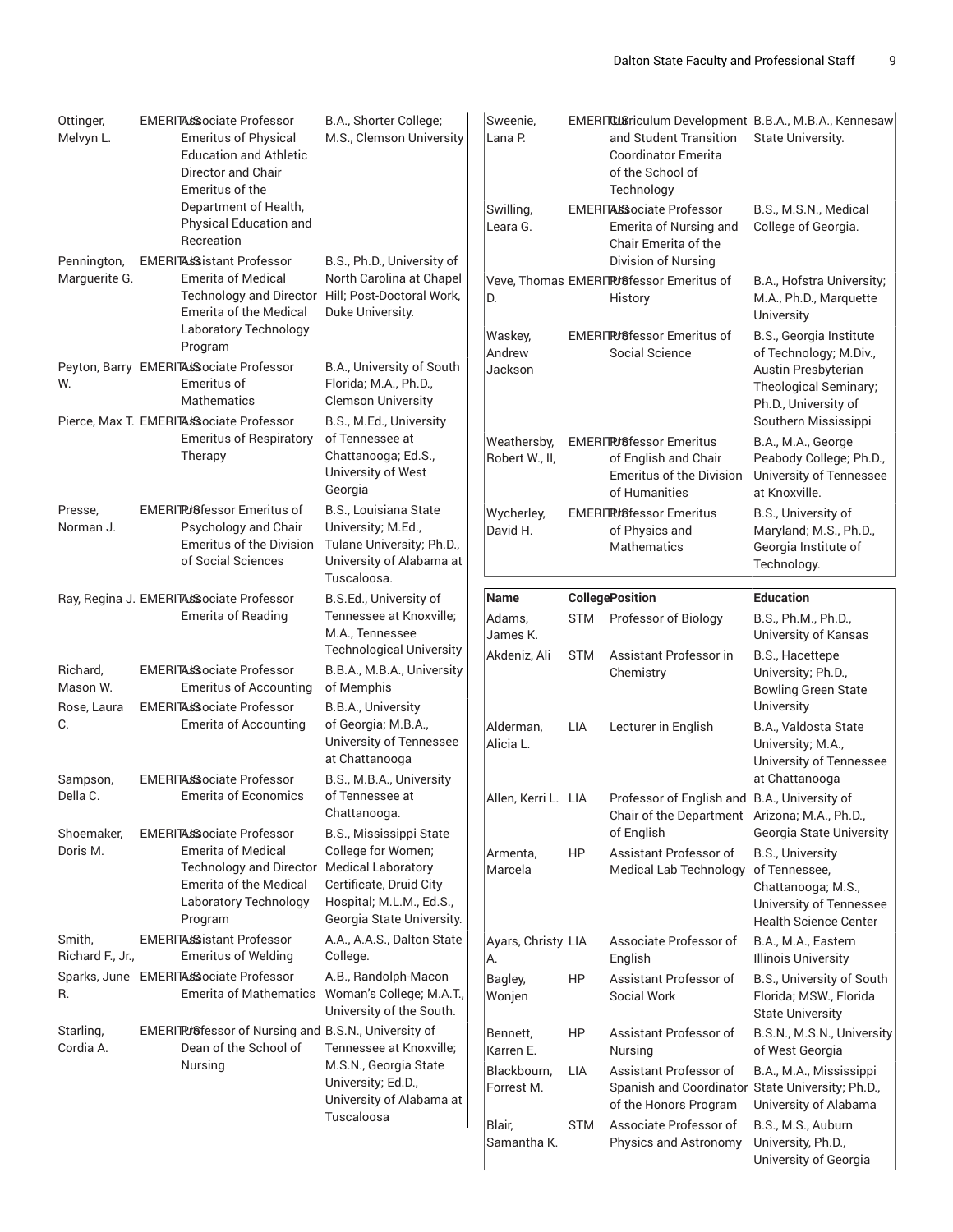| Bledsoe,<br>Donna L.<br>Boals, | HP<br>LIA  | Associate Professor of<br>Nursing<br>Assistant Professor of      | B.S.N., M.S.N., Georgia<br><b>State University</b><br>M.A., University                                            | Clay, Robert<br>Е.      | <b>STM</b> | Professor of<br><b>Mathematics</b>                                                                       | B.S., St. Edward's<br>University, M.S., Ph.D.,<br>University of Notre Dame                   |
|--------------------------------|------------|------------------------------------------------------------------|-------------------------------------------------------------------------------------------------------------------|-------------------------|------------|----------------------------------------------------------------------------------------------------------|----------------------------------------------------------------------------------------------|
| Jacqueline                     |            | Engilsh                                                          | of Tennessee at<br>Chattanooga                                                                                    | Clinard,<br>Catherine   | LIA        | Assistant Professor of<br>Psychology                                                                     | B.S., Austin Peay<br>State University; Ph.D.,<br>University of Tennessee,                    |
| Briganti,<br>Alicia M.         | LIA        | Associate Professor of<br>Psychology                             | B.S., Louisiana State<br>University; M.A.,                                                                        |                         |            |                                                                                                          | Knoxville                                                                                    |
|                                |            |                                                                  | University of Texas;<br>Ph.D., Louisiana State<br>University                                                      | Cline, Lee Ann N/A      |            | Librarian                                                                                                | B.B.A., University<br>of West Georgia;<br>M.L.I.S., Valdosta State                           |
| Brosky,<br>Rebecca             | <b>STM</b> | Assistant Professor of<br>Chemistry                              | M.S., Florida State<br>University; Ph.D.,<br>Monash University, VIC                                               | Codjoe, Henry LIA       |            | Director of Institutional                                                                                | University, M.S., Clayton<br>State<br>B.A., Concordia                                        |
| Bruce, Cicero LIA              |            | Professor of English                                             | B.A., Georgia State<br>University; M.A., Ph.D.,<br>Southern Illinois<br>University at Carbondale                  | М.                      |            | Research and Planning<br>and Adjunct Assistant<br>Professor                                              | University; M.A., D.P.A.,<br>Carleton University;<br>Ph.D., University of<br>Alberta         |
| Burger, Amy                    | N/A        | Librarian                                                        | B.A., North Georgia<br>College and State<br>University; M.S.,<br>Valdosta State; M.S.,<br>University of Tennessee | Connors,<br>Jamie C.    | <b>BUS</b> | Associate Professor<br>of Accounting and<br>Assistant Dean of<br>the Wright School of<br><b>Business</b> | B.S., U.S. Merchant<br>Marine Academy; M.B.A.,<br>University of Central<br>Florida           |
| Burgner,                       | <b>STM</b> | <b>Executive Director of</b>                                     | @ Chattanooga<br>B.S. University of                                                                               | Cooley, Emma STM<br>J.  |            | Associate Professor of<br>Physics                                                                        | B.S., Tennessee<br>State University; M.S.                                                    |
| Garrett C.                     |            | <b>Health and Wellness</b>                                       | Tennessee at Knoxville;<br>M.S., Middle Tennessee<br><b>State University</b>                                      |                         |            |                                                                                                          | University of Tennessee<br>at Chattanooga; Ph.D.,<br>University of Tennessee<br>at Knoxville |
| Burran, Susan STM<br>A.        |            | Associate Professor of<br>Biology                                | B.S., Georgia Institute<br>of Technology; M.S.,<br>Georgia State University                                       | Correll,<br>Kimberly L. | <b>LIA</b> | Lecturer in<br>Communication and                                                                         | B.A., Jacksonville State<br>University; M.F.A.,                                              |
| Byron,<br>Tammy K.             | <b>LIA</b> | Professor of History<br>and Assistant Dean of                    | B.A., M.A., Minnesota<br>State University; Ph.D.,                                                                 |                         |            | Theatre                                                                                                  | University of North<br>Carolina at Greensboro                                                |
| Carruthers.                    |            | the School of Arts and<br>Sciences                               | University of Arkansas                                                                                            | Cribbs, Aimee ED        |            | Assistant Professor of<br>Education                                                                      | B.A., Emory University;<br>M.Ed, Georgia State<br>University; EdS.,                          |
| Keith                          | <b>BUS</b> | Assistant Professor of of B.A., University of<br>Management      | Waterloo; BBA, Acadia                                                                                             | Crisp,                  | LIA        | Professor of English                                                                                     | Piedmont College<br>B.A., M.A., University of                                                |
|                                |            |                                                                  | University; MBA,<br>University of Moncton;<br>ABD, University of Hull                                             | Jennifer C.             |            |                                                                                                          | Alabama at Birmingham;<br>Ph.D., University of<br>Georgia                                    |
| Carty, M.<br>Nicholas          | LIA        | Associate Professor of<br>Communication                          | B.A., University of<br>Arkansas at Little Rock;<br>M.A., New School for<br>Social Research; M.A.,                 | Culp, Robert<br>Р.      | <b>BUS</b> | Associate Professor of<br>Economics                                                                      | B.S., M.S., Texas A&M<br>University; Ph.D.,<br>University of Tennessee<br>at Knoxville       |
|                                |            |                                                                  | University of Arkansas at<br>Fayetteville                                                                         | David, Kristi           | LIA        | Lecturer in                                                                                              | ABD, Regent University;                                                                      |
| Cen, Wei                       | LIA        | Assistant Professor of<br>English and Writing Lab<br>Coordinator | B.A., Southeast<br>University, China;<br>M.A., Bowling Green                                                      | Davis, Bruce<br>А.      | <b>STM</b> | Communication<br>Lecturer in Mathematics B.S., M.S., Florida State                                       | M.A. Lee University<br>University                                                            |
|                                |            |                                                                  | State University; Ph.D.,<br><b>Bowling Green State</b>                                                            | Davis.<br>Cynthia M.    | HP         | Associate Professor of<br>Respiratory Therapy                                                            | B.S.R.T., Georgia<br><b>Regents University</b>                                               |
| Chandler,<br>Omin              | HP         | Assistant Professor of<br>Nursing                                | University<br>A.S.N., Oakwood<br>University; B.S.N.,                                                              | de Rocher,<br>Cecile A. | LIA        | Professor of English                                                                                     | A.B., M.Ed., University of<br>Georgia; Ph.D., Georgia<br><b>State University</b>             |
|                                |            |                                                                  | Southern Adventist<br>University; M.S.N.,<br><b>Walden University;</b><br>D.N.P., Walden University               | DesRochers,<br>David W. | <b>STM</b> | Associate Professor of<br>Biology                                                                        | B.A., Saint Anselm<br>College; M.A., The<br>College of William<br>& Mary; Ph.D., Tufts       |
| Chenoweth,<br>Matthew R.       | <b>STM</b> | Associate Professor of<br>Biology                                | B.S, Ph.D., University of<br>Georgia                                                                              |                         |            |                                                                                                          | University                                                                                   |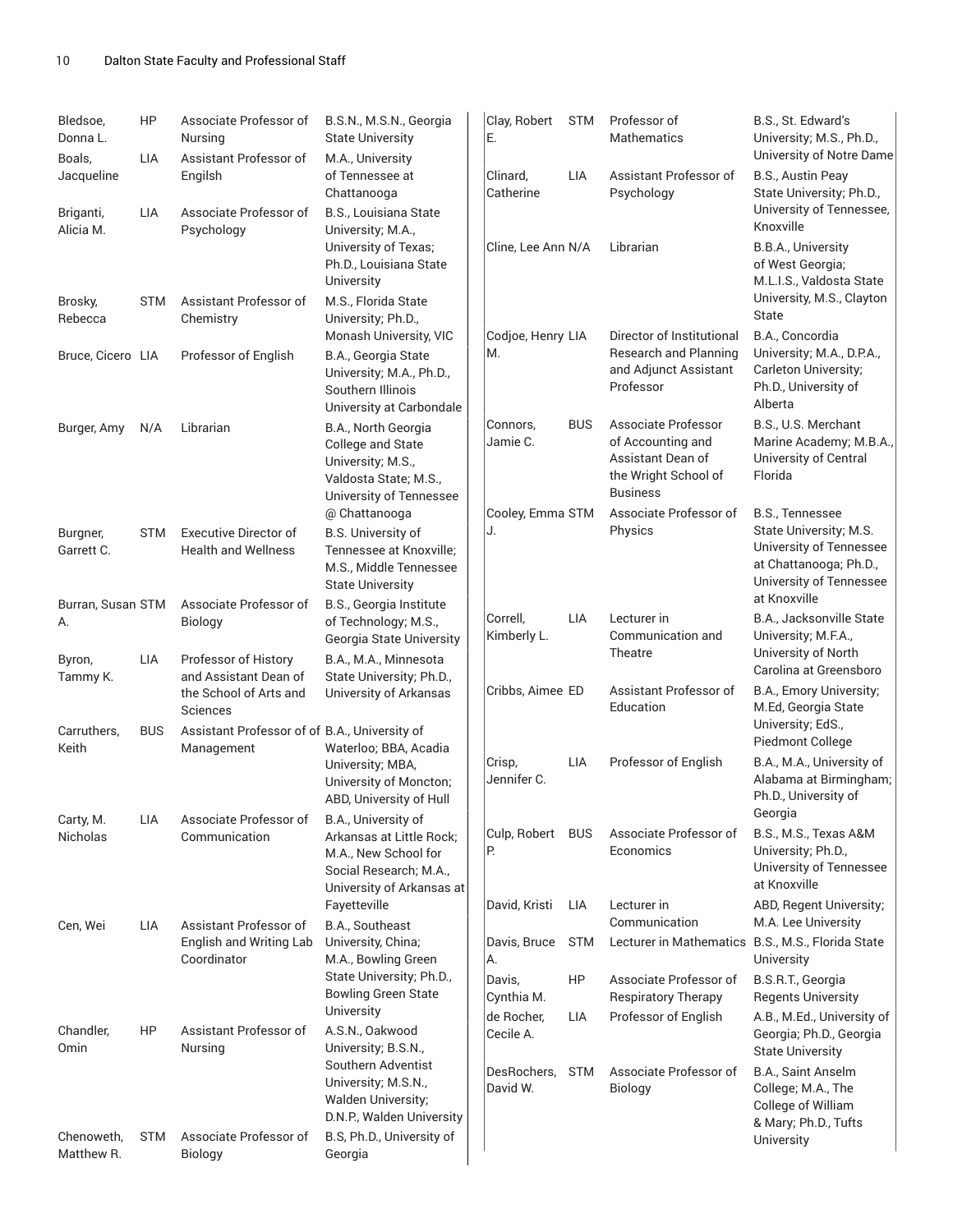| DesRosiers,<br>Norman V.<br>Driver, Sylvia | <b>STM</b><br>HP | Professor of Computer<br>Applications/ Systems<br>Professor of Nursing and B.S.N., University of                  | <b>B.P.S., Barry University</b>                                                                                                                     | Gewecke,<br>Nicholas R.     | <b>STM</b> | Associate Professor of<br><b>Mathematics</b>                                                    | B.S., University of<br>Nebraska; Ph.D.,<br>University of Tennessee                                 |
|--------------------------------------------|------------------|-------------------------------------------------------------------------------------------------------------------|-----------------------------------------------------------------------------------------------------------------------------------------------------|-----------------------------|------------|-------------------------------------------------------------------------------------------------|----------------------------------------------------------------------------------------------------|
| N.                                         |                  | Chair of the Department West Georgia; M.S.N.,<br>of Nursing                                                       | Kennesaw State<br>University; D.N.P. South                                                                                                          | Gonzalez,<br>Thomas E.      | <b>STM</b> | Professor of<br>Mathematics and<br><b>Computer Science</b>                                      | B.A., University of West<br>Florida; M.S., Ph.D.,<br><b>Auburn University</b>                      |
| Drye, Jerry W. LIA                         |                  | Associate Professor of<br>Communication                                                                           | University<br>B.S., M.S., Murray<br>State University; Ed.S.,<br>University of Georgia                                                               | Grayson,<br>Cheryl D.       | <b>STM</b> | Associate Professor of<br>Physical Education and<br><b>Coordinator of Physical</b><br>Education | B.S., M.A., University of<br>Alabama at Tuscaloosa                                                 |
| Dunaway,<br>Elizabeth P.                   | <b>LIA</b>       | Associate Professor of<br>Psychology                                                                              | B.A., B.S., Converse<br>College; M.S., Ph.D.,<br>Auburn University                                                                                  | Griffus, L.<br>Randall      | <b>STM</b> | Professor of<br>Mathematics and Dean<br>of the School of Arts and                               | B.S., M.S., Ph.D., Auburn<br>University                                                            |
| Dunbar, Kerry STM<br>B.                    |                  | Professor of Biology                                                                                              | B.S., M.S., Purdue<br>University; Ph.D.,<br>Michigan State<br>University                                                                            | Griggs,<br>Christian A.     | <b>LIA</b> | Sciences<br>Professor of History                                                                | B.A., Brigham Young<br>University; M.A., Ph.D.,<br><b>Purdue University</b>                        |
| D'Itri, Michael BUS<br>P.                  |                  | Professor of Supply<br>Chain Management                                                                           | B.S., M.B.A., Ph.D.,<br>Michigan State                                                                                                              | Gulledge,<br>Jonathan P.    | <b>LIA</b> | Professor of Psychology                                                                         | B.A., M.A., Ph.D., Georgia<br><b>State University</b>                                              |
|                                            |                  | and Associate Dean of<br>the Wright School of<br><b>Business</b>                                                  | University                                                                                                                                          | Guo, Baogang LIA            |            | <b>Professor of Political</b><br>Science                                                        | B.A., M.A., Zhengzhou<br>University; Ph.D.,<br><b>Brandeis University</b>                          |
| Eastman,<br>Susan                          | LIA              | Assistant Professor of<br>English                                                                                 | Ph.D., M.A., University of<br>Tennessee                                                                                                             | Hall, Jami L.               | N/A        | Dean of Students                                                                                | B.B.A., Georgia College &<br>State University; M.Ed.,                                              |
| Ellinger,<br>Kenneth W.                    | <b>LIA</b>       | <b>Professor of Political</b><br>Science                                                                          | B.A., East Central<br>University; M.A.,                                                                                                             |                             |            |                                                                                                 | Ed.S., Ed.D. Georgia<br>Southern University                                                        |
|                                            |                  |                                                                                                                   | Vanderbilt University;<br>Ed.D., Oklahoma State<br>University                                                                                       | Hambrock,<br>Richard A.     | <b>STM</b> | Associate Professor<br>of Mathematics and<br>Chair of the Department                            | B.A., Southeastern<br>College; M.Ed., M.S.,<br>Ph.D., Ohio State                                   |
| Elrod, David<br>IJ.                        | N/A              | Director of Institutional<br>Advancement                                                                          | B.A., Berry College                                                                                                                                 |                             |            | of Technology and<br><b>Mathematics</b>                                                         | University                                                                                         |
| Evans, Garen BUS<br>K.                     |                  | Assistant Professor of<br>Economics                                                                               | B.S., Stephen F. Austin<br>State University; M.S.,<br>Ph.D., Texas A&M<br>University                                                                | Hammontree, BUS<br>Carolina |            | Instructor of<br>Management                                                                     | B.A., University of<br>Carabobo, Venezuela;<br>M.B.A., University<br>of Tennessee in               |
| Fink, Charles STM<br>IC.                   |                  | Associate Professor of<br>Biology                                                                                 | B.S., Temple University;<br>Ph.D., University of<br>Connecticut                                                                                     | Harrelson,<br>Leslie J.     | <b>LIA</b> | Associate Professor of<br>English                                                               | Chattanooga<br>B.A., St. Mary's College<br>of Maryland; M.A., Ph.D.,                               |
| S.                                         |                  | Ford, Robert STM Associate Professor of<br><b>Mathematics</b>                                                     | B.A., M.S., Ph.D., Auburn<br>University                                                                                                             |                             |            |                                                                                                 | University of Louisiana<br>at Lafayette                                                            |
| Fowler, John LIA<br>D.                     |                  | Professor of History                                                                                              | B.A., M.A., Eastern<br>Kentucky University;<br>Ph.D., University of<br>Tennessee at Knoxville                                                       | Harrelson, M. LIA<br>Kent   |            | Professor of English                                                                            | B.A., Gardner-<br>Webb College; M.A.,<br>Appalachian State<br>University; Ph.D.,                   |
| Gabrini, Carl<br>J.                        | <b>BUS</b>       | Assistant Professor of<br>Accounting                                                                              | B.A., Stony Brook<br>University; M.B.A.,                                                                                                            |                             |            |                                                                                                 | University of Louisiana<br>at Lafayette                                                            |
|                                            |                  |                                                                                                                   | Dowling College; M.S.,<br>University of Central<br>Florida; Ph.D., Florida<br><b>State University</b>                                               | Hawkins,<br>Timothy P.      | <b>STM</b> | Associate Professor of<br>Mathematics                                                           | B.S., Berry College;<br>M.S., University of<br>Alabama at Huntsville;<br>M.S., Columbus State      |
| Garcia,<br>Fernando                        | <b>BUS</b>       | <b>Assistant Professor</b><br>of Management<br>and Coordinator of<br>the Committee for<br>International Education | <b>B.S., National University</b><br>of Engineering (Peru);<br>B.S., Dalton State<br>College; M.B.A., D.B.A.,<br><b>Kennesaw State</b><br>University | Hays,<br>Kimberly A.        | <b>STM</b> | Associate Professor of<br>Biology                                                               | University<br>B.S., Jacksonville<br>State University; M.S.,<br>Ph.D., Oklahoma State<br>University |
| Gardiner,<br>Lorraine R.                   | <b>BUS</b>       | Professor of<br>Management                                                                                        | B.A., Hollins College;<br>Ph.D., University of                                                                                                      |                             |            |                                                                                                 |                                                                                                    |

Information Systems

Georgia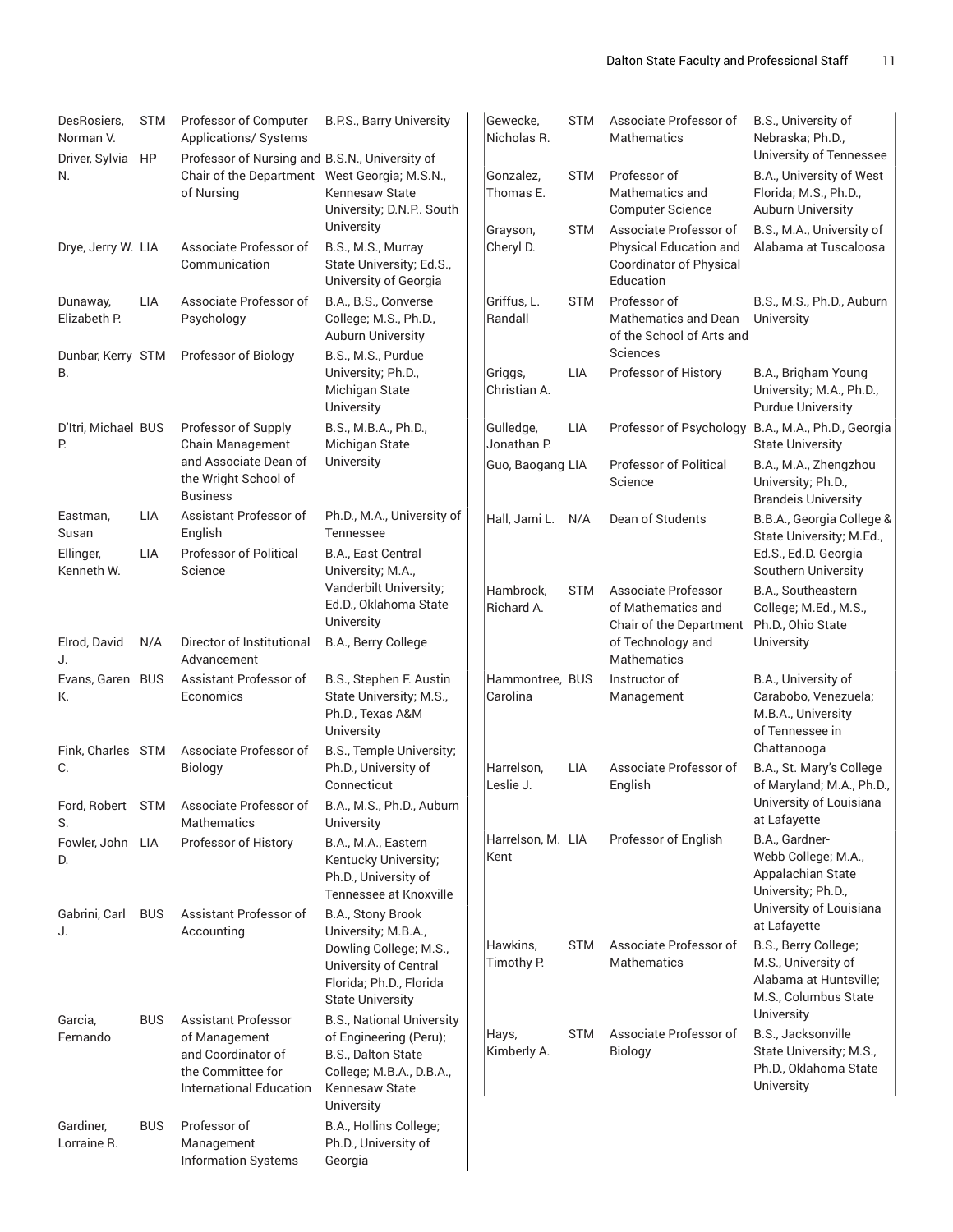| Helms,<br>Marilyn M.      | <b>BUS</b> | Sesquicentennial Chair<br>and Professor of Supply<br>Chain Management<br>and Dean of the Wright<br><b>School of Business</b> | B.B.A., M.B.A., D.B.A.,<br>University of Memphis                                                   | Johnson,<br>Jean M.          | <b>STM</b> | Professor of Earth<br>Sciences                                                                        | B.S., University of<br>Wisconsin at Madison;<br>M.S., University of<br>Alaska at Fairbanks;<br>Ph.D., University of |
|---------------------------|------------|------------------------------------------------------------------------------------------------------------------------------|----------------------------------------------------------------------------------------------------|------------------------------|------------|-------------------------------------------------------------------------------------------------------|---------------------------------------------------------------------------------------------------------------------|
| Henry, Nick               | N/A        | Vice President for Fiscal B.B.A., Valdosta State<br>Affairs                                                                  | University; M.B.A.,<br>Southern Polytechnic<br><b>State University</b>                             | Johnson, Jodi N/A<br>S.      |            | <b>Vice President for</b><br><b>Student Affairs and</b><br>Enrollment Management of North Carolina at | Michigan<br>B.A., Salem College;<br>M.B.A., University                                                              |
| Hibbs, Brian<br>G.        | ED         | Associate Professor of<br>Education                                                                                          | B.S., B.A., M.A., West<br>Virginia University; M.A.,<br>Ph.D., University of                       |                              |            |                                                                                                       | Greensboro; Ed.D.,<br><b>East Tennessee State</b><br>University                                                     |
| Hicks, Bruno<br>G.        | ED         | Provost and Vice<br><b>President for Academic</b><br>Affairs                                                                 | Arizona<br>B.S., University of Maine;<br>M.S., Lesley College<br>Graduate School; Ed.D.,           | Johnson,<br>Natalie J.       | LIA        | Associate Professor of<br><b>Criminal Justice</b>                                                     | B.S., Midwestern State<br>University; M.S., Ph.D.,<br>University of North<br>Texas                                  |
| Hilgemann,<br>Michael J.  | <b>STM</b> | Associate Professor of<br><b>Mathematics</b>                                                                                 | University of Maine<br><b>B.S., Minnesota State</b><br>University at Mankato;<br>Ph.D., Iowa State | Jones, Carol<br>А.           | N/A        | Director of Financial Aid<br>and Veterans Affairs                                                     | B.S., Dalton State<br>College; M.P.A.,<br>Kennesaw State<br>University                                              |
| Hipps,                    | LIA        | Associate Professor of                                                                                                       | University<br>B.A., West Virginia                                                                  | Joseph,<br>Michael J.        | <b>STM</b> | Assistant Professor of<br><b>Mathematics</b>                                                          | Ph.D., University of<br>Connecticut                                                                                 |
| Matthew L.                |            | Political Science and<br><b>Coordinator of Student</b><br>Transition                                                         | Wesleyan College;<br>M.P.A., West Virginia<br>University                                           | Kay, April A.                | <b>STM</b> | Associate Professor of<br><b>Biology</b>                                                              | B.S., Clarkson University;<br>Ph.D., Auburn University                                                              |
| Hixon, Sharon ED<br>L.    |            | Professor of Education<br>and Dean of the School<br>of Education                                                             | B.S., Frostburg State<br>University; M.A.,<br>Hood College; Ph.D.,                                 | Kertulis-<br>Tartar, Gina    | <b>STM</b> | Associate Professor<br>of Biology and Dean of<br>the School of Health<br>Professions                  | B.S., Pennsylvania State<br>University; M.S., West<br>Virginia University; Ph.D.,<br>University of Florida          |
|                           |            |                                                                                                                              | University of Tennessee<br>at Knoxville                                                            | Kim, Dong-<br>Gook           | <b>BUS</b> | Associate Professor<br>of Supply Chain                                                                | B.A., Dongguk University;<br>M.S., University of                                                                    |
| Hofpauir,<br>Ryan         | ED         | Assistant Professor of<br>Education                                                                                          | B.S., Southern Nazarene<br>University; M.S.,<br>University of Central                              |                              |            | Management                                                                                            | Nebraska at Lincoln;<br>Ph.D., Georgia State<br>University                                                          |
| Hooker,                   | HP         | Assistant Professor of                                                                                                       | Oklahoma; Ph.D.,<br>University of Oklahoma<br>B.S.N., University                                   | Kinkead, II, J. LIA<br>Clint |            | Associate Professor of<br>Communication                                                               | B.A., Carson-Newman<br>College; M.A., Arkansas<br>State University, Ed.D.,                                          |
| Jennifer R.               |            | <b>Practical Nursing</b>                                                                                                     | of Phoenix; M.S.N.,<br>University of Phoenix                                                       | Larmon,                      | HP         | Lecturer in Nursing                                                                                   | University of Alabama<br><b>BSN, Dalton State</b>                                                                   |
| Hornbuckle,<br>Calley     | LIA        | Associate Professor of<br>English                                                                                            | Ph.D., University of<br>South Carolina                                                             | Christina<br>LeHew,          | LIA        | Assistant Professor of                                                                                | College<br>B.A., Baptist College of                                                                                 |
| Howell, Leah STM<br>W.    |            | Assistant Professor of<br>Biology                                                                                            | B.S., Shorter University;<br>Ph.D., Clemson                                                        | Matthew                      |            | Communication                                                                                         | Florida; M.A., Florida<br><b>State University</b>                                                                   |
| Hubbs,<br>Elizabeth P.    | HP         | Lecturer in Social Work                                                                                                      | University<br>B.A., University of<br>Richmond; M.S.W., New<br><b>York University</b>               | Littlefield,<br>Jonathan E.  | <b>BUS</b> | Assistant Professor of<br>Marketing                                                                   | B.S., Mars Hill College;<br>M.B.A., Ph.D., Virginia<br>Polytechnic Institute and<br><b>State University</b>         |
| Hutchins,<br>Elizabeth L. | N/A        | <b>Executive Director of</b><br>Advising and Student                                                                         | B.S., Louisiana Tech<br>University; M.S.,                                                          | Logan,<br>Katherine A.       | N/A        | Director of Admissions                                                                                | B.S., Georgia Southern<br>University                                                                                |
|                           |            | Progression                                                                                                                  | University of Texas at<br>Austin                                                                   | Loughren,<br>Doyle R.        | LIA        | Associate Professor<br>of Geography and                                                               | B.A., University of West<br>Georgia; M.A., Valdosta                                                                 |
| Jenkins, Ellie LIA<br>М.  |            | Associate Professor of<br>Music                                                                                              | B.M., University of Miami;<br>M.M., D.M.A., University<br>of Wisconsin at Madison                  |                              |            | Anthropology                                                                                          | State University; M.A.,<br>University of Arkansas<br>at Fayetteville; Ph.D.,                                        |
| Johnson,<br>Janet E.      | ED         | Associate Professor<br>of Education and Field<br>Director                                                                    | B.S., M.Ed., Ed.S.,<br>University of West<br>Georgia                                               | Lucht,<br>Elizabeth D.       | <b>STM</b> | Assistant Professor of<br><b>Biology</b>                                                              | University of Oklahoma<br>B.A., Agnes Scott<br>College                                                              |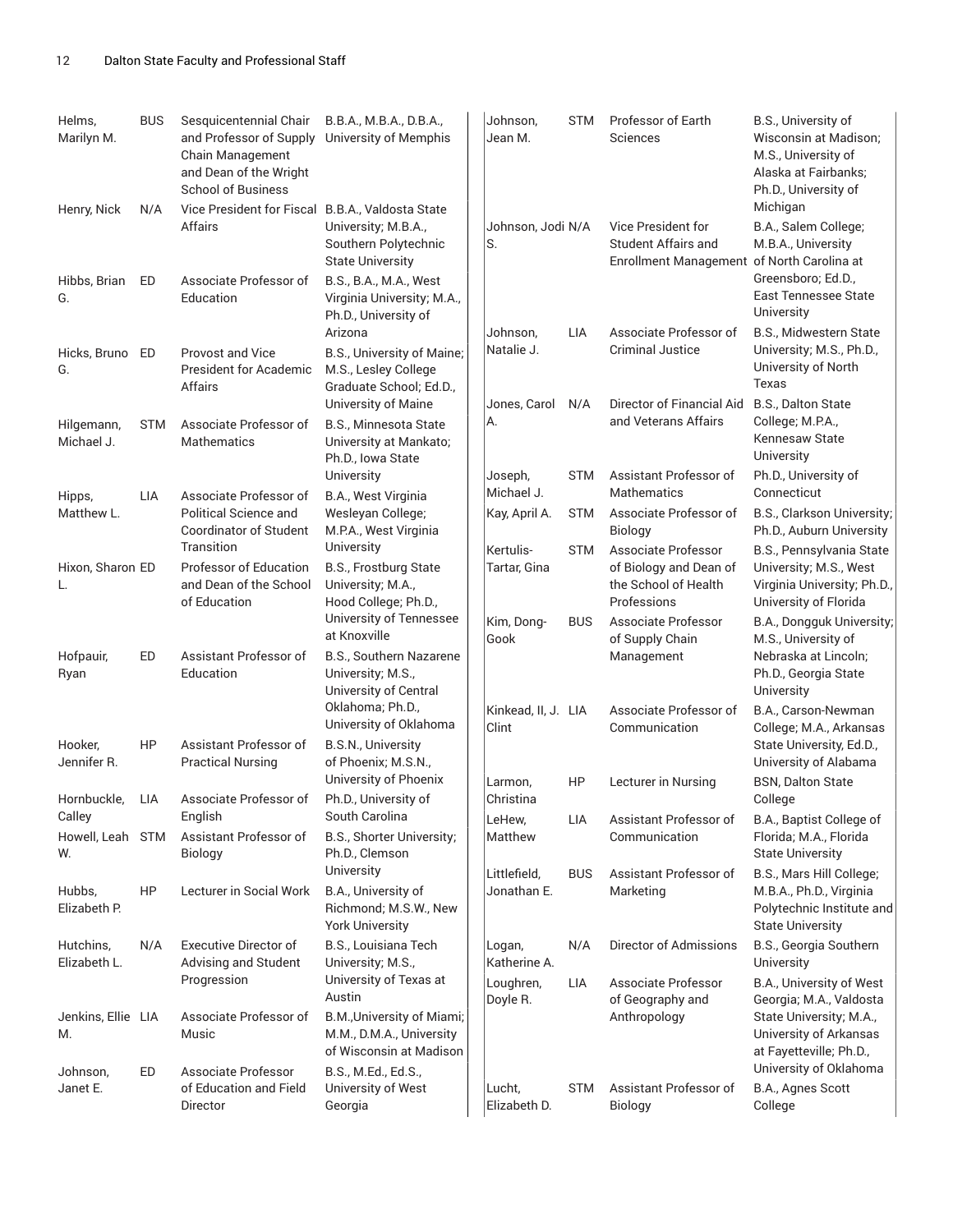| Lugthart, III,<br>G. John | <b>STM</b> | Professor of Biology                                  | B.S., St. Lawrence<br>University; M.S., State<br>University of New York<br>at Fredonia; Ph.D.,<br>University of Georgia | Mohamed,<br>Hussein H.   | <b>STM</b> | Professor of Biology                                                             | B.S., M.S., University<br>of Alexandria, Egypt;<br>Ph.D., University of<br>Alexandria, Egypt<br>and Eberhard Karls |
|---------------------------|------------|-------------------------------------------------------|-------------------------------------------------------------------------------------------------------------------------|--------------------------|------------|----------------------------------------------------------------------------------|--------------------------------------------------------------------------------------------------------------------|
| Lyon, Pam                 | HP         | Lecturer in Nursing                                   | <b>BSN, Dalton State</b><br>College                                                                                     | Munro, Brynn N/A         |            | Director of Enrollment                                                           | University, Germany.<br>B.A., University of                                                                        |
|                           |            | Madaris, Julia NURS Assistant Professor of<br>Nursing | <b>B.S.N., University</b><br>of Tennessee at<br>Chattanooga; M.S.N.,                                                    |                          |            | Communications                                                                   | Central Florida;<br>M.Ed.Georgia Southern<br>University                                                            |
| Mahoney,                  | LIA        | Associate Professor of                                | Western Governor's<br>University<br>B.A., Carson-Newman                                                                 | Nielsen, Mary LIA<br>Т.  |            | Professor of English and B.A., Florida State<br>Reading and Associate<br>Provost | University; M.Ed, Ed.S.,<br>Ph.D., University of                                                                   |
| Kelley K.                 |            | English                                               | College; M.A.T.,<br>University of Georgia                                                                               | Nimmons,                 | <b>STM</b> | Professor of                                                                     | Florida<br>B.S.Ed., M.Ed., University                                                                              |
| Manget, Luke LIA          |            | Assistant Professor of<br>History                     | Ph.D., University of<br>Georgia                                                                                         | Lee Ann                  |            | Mathematics and<br>Assistant Dean of Arts<br>and Sciences                        | of Georgia; Ph.D.,<br>Georgia State University                                                                     |
| Marshall, Jeff N/A        |            | Chief Information Officer B.S., Macon State           | College; M.S., Kennesaw<br><b>State University</b>                                                                      | Okay, Irfan              | <b>BUS</b> | Assistant Professor of<br>Finance                                                | Ph.D., North Carolina<br>State                                                                                     |
| Marshall,<br>Victor       | <b>BUS</b> | Assistant Professor of<br>Management                  | DBA, Kennesaw State                                                                                                     | Owens, Cheryl HP<br>D.   |            | Director of Health<br><b>Services</b>                                            | B.S.N., Medical College<br>of Georgia; M.N., M.P.H.,                                                               |
| Mason,<br>Nancy S.        | LIA        | Assistant Professor of<br>Spanish                     | A.B., A.B., M.A., Georgia<br>State University; Ph.D.,<br>University of Alabama at                                       |                          |            |                                                                                  | Emory University; D.N.P.,<br>Georgia College & State<br>University                                                 |
| McKie-                    | <b>STM</b> | Associate Professor of                                | Tuscaloosa<br>B.S., M.S., Florida                                                                                       | Pack, Jodie L. HP        |            | Assistant Professor in<br>Social Work                                            | B.S.W., Dalton State<br>College; M.S.W.,                                                                           |
| Voerste,<br>Annabelle C.  |            | Biology                                               | Atlantic University;<br>M.S., Arkansas State<br>University                                                              | Parker, Jamie HP         |            | Assistant Professor of                                                           | Valdosta State<br>University<br><b>BSN, University of West</b>                                                     |
| McKie-                    | LIA        | Assistant Professor in                                | B.S., Bemidji State                                                                                                     |                          |            | Nursing                                                                          | Georgia                                                                                                            |
| Voerste,<br>Travis        |            | Psychology                                            | University; Ed.S.,<br>Arkansas State<br>University; Ph.D.<br>University of Georgia                                      | Peden, Lisa B. HP        |            | Associate Professor of<br>Nursing                                                | B.S.N., Vanderbilt<br>University; M.S.N.,<br>Medical University of<br>South Carolina                               |
| Mergel, Sarah LIA<br>K.   |            | Professor of History                                  | B.A., Boston College;<br>M.A., Ph.D., George<br><b>Washington University</b>                                            | Perry, Keith R. LIA      |            | Professor of English                                                             | B.A., James Madison<br>University; M.A., Wake<br>Forest University; Ph.D.,                                         |
| Mesco,<br>Eugene R.       | STM        | Associate Professor of<br>Biology                     | B.S., University of South<br>Carolina at Columbia;                                                                      |                          |            |                                                                                  | University of South<br>Carolina                                                                                    |
|                           | ED         | Associate Professor of                                | Ph.D., University of<br>California at Berkeley<br>B.F.A., North Texas                                                   | Phelps, Todd STM<br>А.   |            | Lecturer in Computer<br>Science                                                  | Certificate, Dalton State<br>College; B.C.M., Shorter<br>College                                                   |
| Mesco,<br>Jacqueline L.   |            | <b>Education and Chair of</b><br>Education            | State University; M.Ed.,<br>Armstrong Atlantic<br>State University; Ed.S.,                                              | Pierce, Joey<br>L.       | HP         | Associate Professor of<br><b>Healthcare Simulation</b><br>Education              | A.S.N., Dalton State<br>College; M.S.N.,<br>University of Georgia                                                  |
|                           |            |                                                       | Ed.D., Georgia Southern<br>University                                                                                   | Poor, J.<br>Geoffrey     | <b>STM</b> | Associate Professor of<br>Mathematics                                            | B.S., M.S., Ph.D., Auburn<br>University                                                                            |
| Meyer,<br>Andrew S.       | <b>STM</b> | Professor of Biology                                  | B.A., Concordia College;<br>Ph.D., University of Iowa                                                                   | Postell, F.<br>Vince     | <b>STM</b> | Professor of<br>Mathematics and                                                  | B.S., M.S., Ph.D., Georgia<br>Institute of Technology                                                              |
| Miller, Holly R. HP       |            | Assistant Professor of<br>Radiological Technology     | A.A.S., Dalton State<br>College; B.S., Pima                                                                             |                          |            | Coordinator of Learning<br>Support                                               |                                                                                                                    |
| Min, Sarah                | LIA        | Assistant Professor of<br>Communication               | <b>Medical Institute</b><br>B.F.A., Emporia State<br>University; M.A., Illinois<br>State University; Ph.                | Postell, Lydia LIA<br>J. |            | Professor of English and B.A., Berry College;<br>Reading                         | M.A., University of West<br>Georgia; Ph.D., Georgia<br><b>State University</b>                                     |
|                           |            |                                                       | D, Kennesaw State<br>University                                                                                         | Powers,<br>Eugene P.     | HP         | Assistant Professor of<br>Social Work                                            | A.B., University of<br>Georgia; M.S.W., Florida<br><b>State University</b>                                         |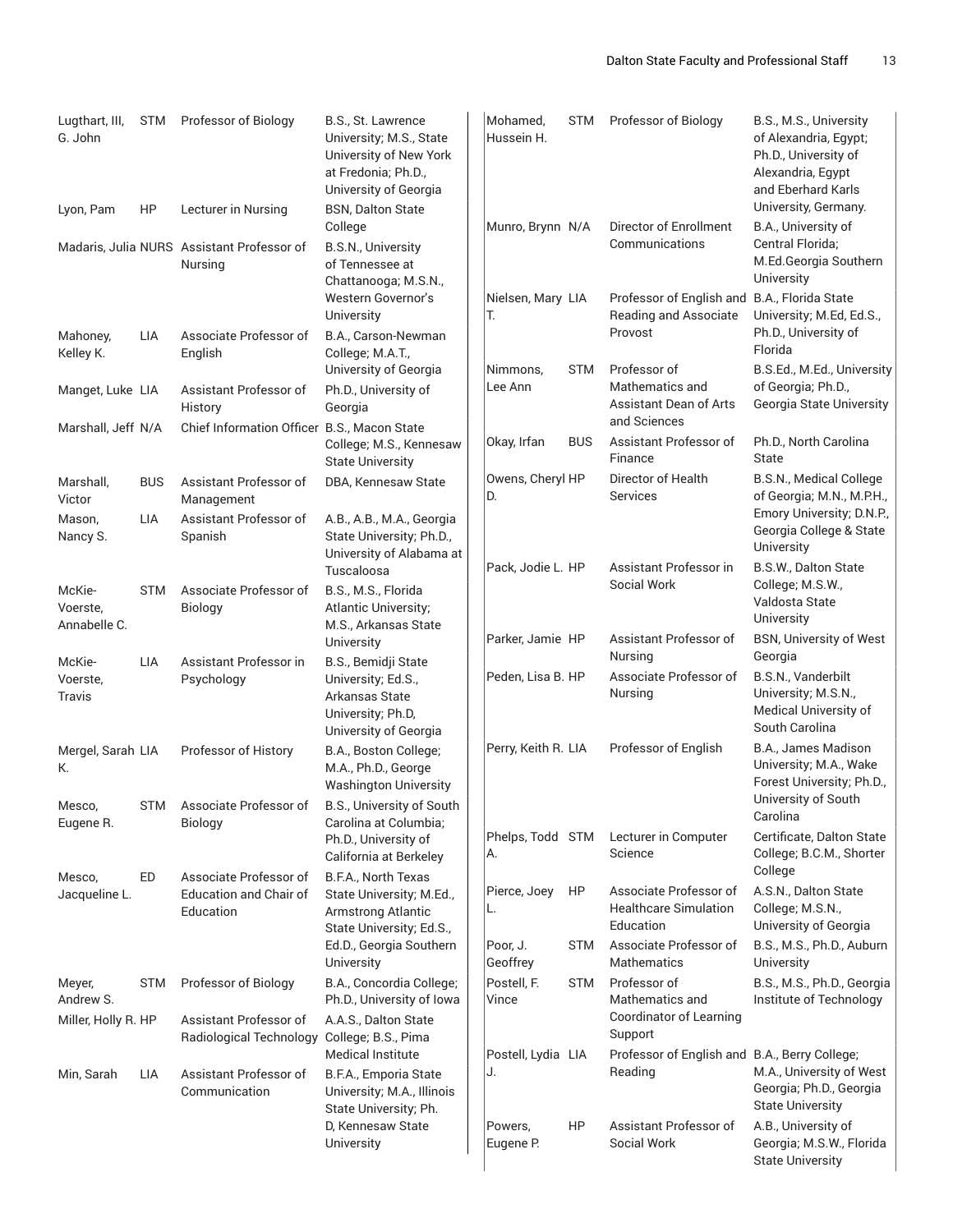| Price, Christy LIA<br>T.          |            | Professor of Health and<br>Wellness                                                              | B.S. Northern Illinois<br>University; M.S.<br>University of Nebraska                                                                | Sanders,<br>Kristen      | <b>STM</b> | Assistant Professor of<br>Biology                                                                       | B.S., Binghamton<br>General Hospital; M.S.,<br><b>Emory University</b>                                                              |
|-----------------------------------|------------|--------------------------------------------------------------------------------------------------|-------------------------------------------------------------------------------------------------------------------------------------|--------------------------|------------|---------------------------------------------------------------------------------------------------------|-------------------------------------------------------------------------------------------------------------------------------------|
|                                   |            |                                                                                                  | at Kearney; Ed.D.,<br>University of Tennessee<br>at Knoxville                                                                       | Schlesinger,<br>Phil     | N/A        | Director of Marketing                                                                                   | B.S., Colorado State<br>University; M.B.A.,<br>Thunderbird School of                                                                |
| Randall,<br>Jennifer N.           | <b>LIA</b> | Associate Professor of<br>English                                                                | B.A., Converse College;<br>M.A., Western Carolina<br>University; Ph.D., Georgia<br><b>State University</b>                          | Scott, Tricia<br>L.      | <b>STM</b> | Professor of Chemistry                                                                                  | <b>Global Management</b><br>B.S., Fairmount State<br>College; Ph.D., West<br>Virginia University                                    |
| Reilly, Tim                       | N/A        | Director of Residence<br>Life                                                                    | B.A., Catholic University<br>of America; M.S., Old<br><b>Dominion University</b>                                                    | Semora,<br>Bonnie F.     | <b>LIA</b> | Associate Professor of<br><b>Criminal Justice</b>                                                       | B.A., Baylor University;<br>M.A., University<br>of Houston; Ph.D.,                                                                  |
| Rice, Tammy HP<br>M.              |            | Director of Field<br>Education, Instructor in<br>Social Work                                     | B.A., Georgia Southern<br>University; M.S.W.,<br>University of Georgia                                                              | Shim, John               | <b>STM</b> | Lecturer in Chemistry                                                                                   | University of Georgia<br>M.S. Seoul National<br>University; Ph.D.,                                                                  |
| Richardson,<br>Deborah C.         | HP         | Associate Professor of<br>Nursing                                                                | B.S.N., M.S.N., University<br>of West Georgia                                                                                       |                          |            |                                                                                                         | University of North<br>Carolina, University of                                                                                      |
| Ridley, Andrea ED<br>J.           |            | Assistant Professor of<br>Education                                                              | B.A., University of<br>Georgia; M.A. Lee<br>University; Ed.S.,<br><b>Tennessee Technical</b><br>University; Ed.D.<br>Kennesaw State | Sins, Lorena<br>А.       | LIA        | Associate Professor of<br>English                                                                       | Georgia<br>B.A., Nazareth College of<br>Rochester; M.A.; Saint<br><b>Bonaventure University;</b><br>Ph.D., University of<br>Georgia |
| Ridley, Lynda HP                  |            | Associate Professor of                                                                           | University<br>B.S.N., University of                                                                                                 | Smith,<br>Amanda J.      | <b>STM</b> | <b>Science Laboratory</b><br>Coordinator                                                                | B.S., University of<br>Georgia                                                                                                      |
| K.                                |            | Nursing                                                                                          | West Georgia; M.S.N.,<br>D.N.P., University<br>of Tennessee at<br>Chattanooga                                                       | Smith,<br>Gregory        | ED         | Assistant Professor of<br>Education                                                                     | B.S., West Chester<br>University of<br>Pennsylvania, M.A., New<br>Jersey City University;                                           |
| Robinson,<br>Mellanie             | ED         | Assistant Professor of<br>Education                                                              | BBA, University of<br>Georgia; M.S., Fort Valley<br>State University; Ed.D.,                                                        |                          |            |                                                                                                         | M.Ed., Mississippi<br>College; Ph.D., Clemson<br>University                                                                         |
|                                   |            |                                                                                                  | Nova Southeastern<br>University;                                                                                                    | Smith, Kelson STM<br>M.  |            | Associate Professor of<br><b>Electronic Technology</b>                                                  | B.S., Pennsylvania State<br>University                                                                                              |
| Rodriguez-<br>Becerra,<br>Azucena | HP         | Instructor in Social Work B.S.W., Dalton State                                                   | College; M.S.W.,<br>Kennesaw State<br>University                                                                                    | Smith,<br>Sharlonne      | ED         | Assistant Professor of<br>Education                                                                     | B.B.A., University<br>of Georgia; M.Ed.,<br>Cambridge College;<br>Ph.D., University of                                              |
| Roe, Robin L. HP                  |            | Associate Director of<br><b>Student Health Center</b><br>and Professor of Nursing Kennesaw State | B.S.N., University of<br>West Georgia; M.S.N.,<br>University                                                                        | Smitherman,<br>Marina G. | <b>STM</b> | Professor of Biology and B.Sc., University<br>Chair of the Department of Nottingham;<br>of Life Science | Georgia<br>M.P.H., University of                                                                                                    |
| Ryle, Patrick BUS                 |            | Assistant Professor of<br>Accounting                                                             | B.S., University of<br>Massachusetts at                                                                                             |                          |            |                                                                                                         | Manchester; Ph.D.,<br>University of Oxford                                                                                          |
|                                   |            |                                                                                                  | Boston; M.S. Public<br>Administration, Harvard<br>College; M.A. Law-                                                                | Snyder, Jacob LIA        |            | Assistant Professor of<br>Political Science and<br>Philosophy                                           | Ph.D., Michigan State<br>University                                                                                                 |
|                                   |            |                                                                                                  | <b>Taxation, Boston</b><br>University; M.A. Law,<br><b>Temple University</b>                                                        | Ssebaggala,<br>Lawrence  | <b>STM</b> | Assistant Professor of<br><b>Mathematics</b>                                                            | ABD, Illinois State<br>University; M.S.,<br>Louisiana Tech                                                                          |
|                                   |            |                                                                                                  | Law School; J.D.,<br>Northeastern University                                                                                        | Stalling, Tyra HP<br>D.  |            | Associate Professor<br>of Medical Laboratory                                                            | B.S.M.T., Medical College<br>of Georgia; M.S.H.S.,                                                                                  |
| Sample, Jane LIA                  |            | Associate Professor of<br>English                                                                | B.A., University of the<br>South; M.A., University<br>of Tennessee at<br>Chattanooga                                                |                          |            | Technology and<br>Director of the Medical<br>Laboratory Technology<br>Program                           | <b>Touro University</b><br>International                                                                                            |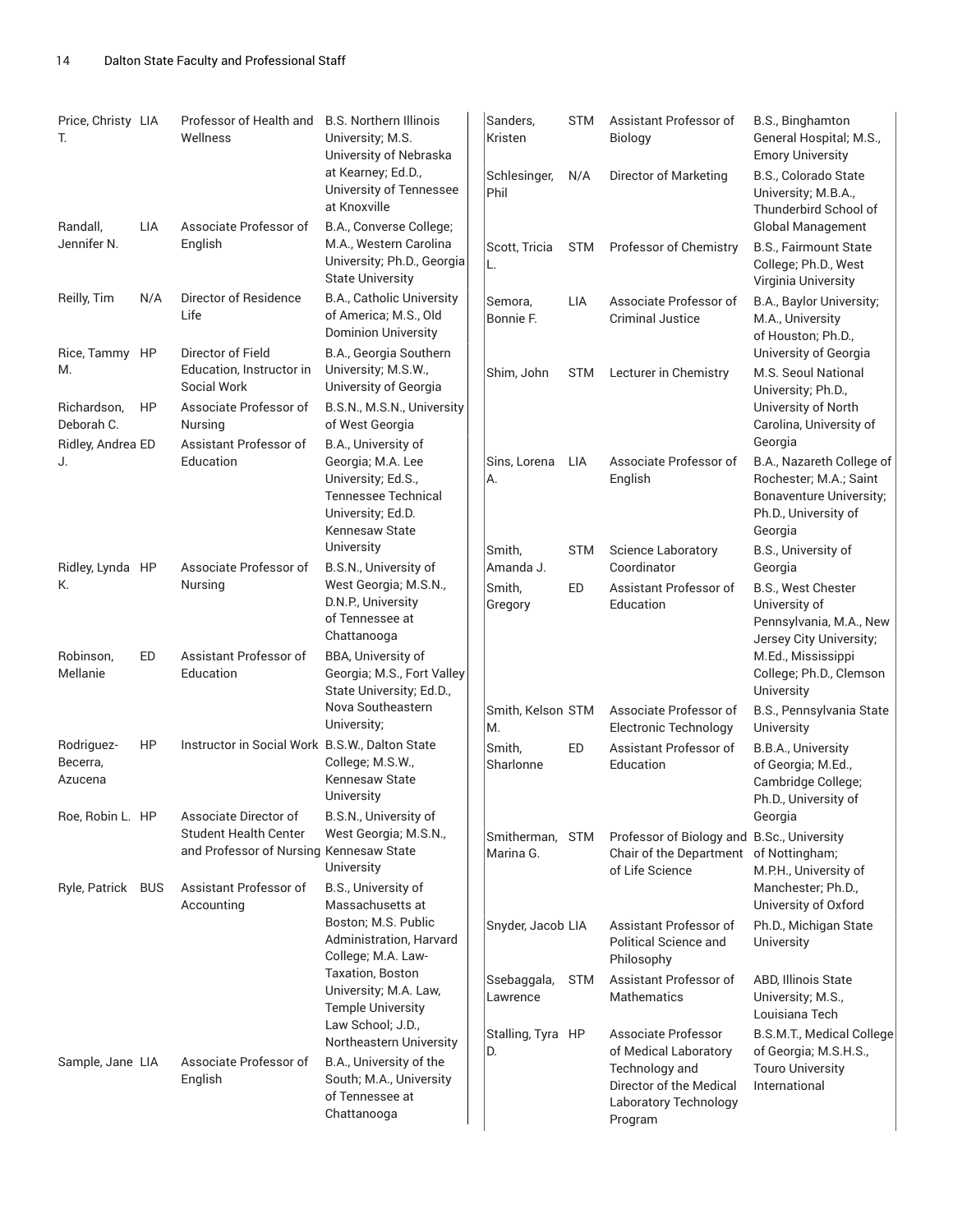| Stanley, Jeff LIA        |            | Associate Professor of<br>History                                         | B.A., Western Kentucky<br>University; M.A.,<br>University of Kentucky;<br>Ph.D, University of                   | Whitesell,<br>Melissa       | N/A        | <b>Executive Director of</b><br>Library Services and<br>Sponsored Programs,<br>Roberts Library | <b>B.S., Tennessee Temple</b><br>University; M.L.S.,<br>Indiana University/<br><b>Purdue University</b>                         |
|--------------------------|------------|---------------------------------------------------------------------------|-----------------------------------------------------------------------------------------------------------------|-----------------------------|------------|------------------------------------------------------------------------------------------------|---------------------------------------------------------------------------------------------------------------------------------|
| Taylor, Leslie LIA<br>S. |            | Associate Professor of<br>English and Writing Lab<br>Coordinator          | Kentucky<br>B.A., M.A., University<br>of Tennessee at<br>Chattanooga                                            | Williams, Lee HP<br>Ann     |            | Associate Professor of<br>Nursing                                                              | A.S.N., Chattanooga<br><b>State Community</b><br>College; M.S.N., Walden<br>University; Ed.D., Walden                           |
| Thrower,<br>Benjamin     | <b>BUS</b> | <b>Lecturer of Business</b><br>Administration                             | B.A., University of<br>Georgia; M.S., Georgia<br>College and State<br>University; M.S.,                         | Wingfield,<br>Rob D.        | N/A        | Registrar                                                                                      | University<br>B.B.A., Valdosta State<br>University; M.B.A.,<br>University of Phoenix                                            |
|                          |            |                                                                           | University of Utah;<br>M.P.A., Georgia College<br>and State University                                          | Wozny,<br>Christopher<br>E. | <b>STM</b> | Associate Professor of<br><b>Chemistry and Physics</b>                                         | B.A., University of<br>Northern Iowa; M.A.,<br>M.A., Ph.D., Northern                                                            |
| Tomasello,<br>Tami K.    | <b>LIA</b> | Associate Professor of<br>Communication                                   | B.Arch., Virginia<br>Polytechnic Institute<br>and State University;<br>M.S., Ph.D., Florida State<br>University | Wright,<br>James L.         | LIA        | Professor of Criminal<br>Justice and Sociology<br>and Chair of the<br>Department of Social     | <b>Illinois University</b><br>B.S., Appalachian<br>State University; M.S.,<br>University of Tennessee<br>at Chattanooga; Ph.D., |
| Tucker,<br>Barbara G.    | <b>LIA</b> | Professor of<br>Communication and<br>Chair of the Department              | B.S., Tennessee Temple<br>College; M.A., Ohio<br>University; M.A.,                                              | Yambor,                     | <b>LIA</b> | Sciences and History<br>Associate Professor of                                                 | University of Tennessee<br>at Knoxville<br>B.A., Western Kentucky                                                               |
|                          |            | of Communication,<br>Performing Arts and<br>Foreign Language              | University of Tennessee<br>at Chattanooga; Ed.D.,<br>University of Georgia                                      | Marjorie                    |            | Communication                                                                                  | University; M.A.,<br>University of Alabama;<br>Ph.D., Michigan State                                                            |
| Turner, Dean<br>Ε.       | <b>STM</b> | Associate Professor of<br>Chemistry                                       | B.S., Muskingum<br>College; Ph.D., Boston<br>College                                                            | Yan, Kevin                  | <b>BUS</b> | <b>Assistant Professor</b><br>of Management                                                    | University<br>B.S., Shanghai<br>University; Ph.D., Baylor                                                                       |
| Vallowe,<br>Megan        | LIA        | Assistant Professor of<br>English                                         | Ph.D., University of<br>Arkansas                                                                                | Young,                      | <b>BUS</b> | <b>Information Systems</b><br>Lecturer of Marketing                                            | University<br><b>B.B.A</b> in Marketing, King                                                                                   |
| Venable,<br>Margaret H.  | N/A        | President                                                                 | B.S., Agnes Scott<br>College; M.S., Georgia                                                                     | Cortnee                     |            | and Business<br>Communications                                                                 | College; M.B.A., King<br>College                                                                                                |
|                          |            |                                                                           | Institute of Technology;<br>Ph.D., Georgia State<br>University                                                  | Yu, Han                     | <b>BUS</b> | Assistant Professor of<br>Economics                                                            | Ph.D., Louisiana State<br>University                                                                                            |
| Ware, Adam               | N/A        | Director, Bandy Heritage<br>Center for NW Georgia                         | B.S., M.A., University of<br>Georgia; Ph.D, Florida<br><b>State University</b>                                  | Yu, Lirong                  | <b>STM</b> | Associate Professor of<br>Mathematics                                                          | B.S., Shandong Normal<br>University; M.S., Beijing<br>Normal University; Ph.D.,<br>University of Georgia                        |
| Watkins,<br>Caleb        | <b>BUS</b> | Assistant Professor of<br>Economics                                       | B.S., Middle Tennessee<br>State University; M.A.,                                                               | Zhao, Xinghai STM           |            | Assistant Professor of<br>Physics                                                              | Ph.D., University of Notre<br>Dame                                                                                              |
|                          |            |                                                                           | Middle Tennessee<br>State University; Ph.D.,<br>Middle Tennessee State<br>University                            | Zhou, Molly Y. ED           |            | Associate Professor of<br>Education                                                            | B.A., West China<br>University of Medical<br>Sciences; M.S.,<br>Pensacola Christian                                             |
| Watkins,<br>Stephanie    | HP         | Lecturer of Respiratory<br>Therapy                                        | A.S., Dalton State<br>College                                                                                   |                             |            |                                                                                                | College; Ed.S., Ed.D.,<br>University of West                                                                                    |
| Weitz, Seth A. LIA       |            | Associate Professor of<br>History                                         | B.A., Tulane University;<br>M.A., Ph.D., Florida State<br>University                                            |                             |            | Addis, Sally L. EMERITALS istant Professor                                                     | Florida<br>B.S.Ed., Ohio University;                                                                                            |
| West, Susan              | HP         | Professor of Radiologic                                                   | B.S., Medical College                                                                                           |                             |            | Emerita of Physical<br>Education                                                               | M.S., University of<br>Tennessee at Knoxville.                                                                                  |
| D.                       |            | Technology and Chair<br>of the Department of<br><b>Health Occupations</b> | of Georgia; M.Ed.,<br>University of Georgia;<br>Ed.D., Northcentral<br>University                               | <b>Bailey, Scott</b><br>А.  |            | <b>EMERITUGE President Emeritus</b><br>for Fiscal Affairs<br>Emeritus                          | B.S., Georgia Institute<br>of Technology; M.P.A.,<br>Georgia State University                                                   |
| Whitely, Betsy           |            | Librarian                                                                 | B.S., Florida State<br>University; M.A.,<br>University of North<br>Carolina                                     | Bailey, W.<br>Terry         |            | <b>EMERITDI C</b> ector Emeritus<br>of Computing and<br><b>Information Services</b>            | B.S.PCS, M.B.A.,<br>University of Georgia                                                                                       |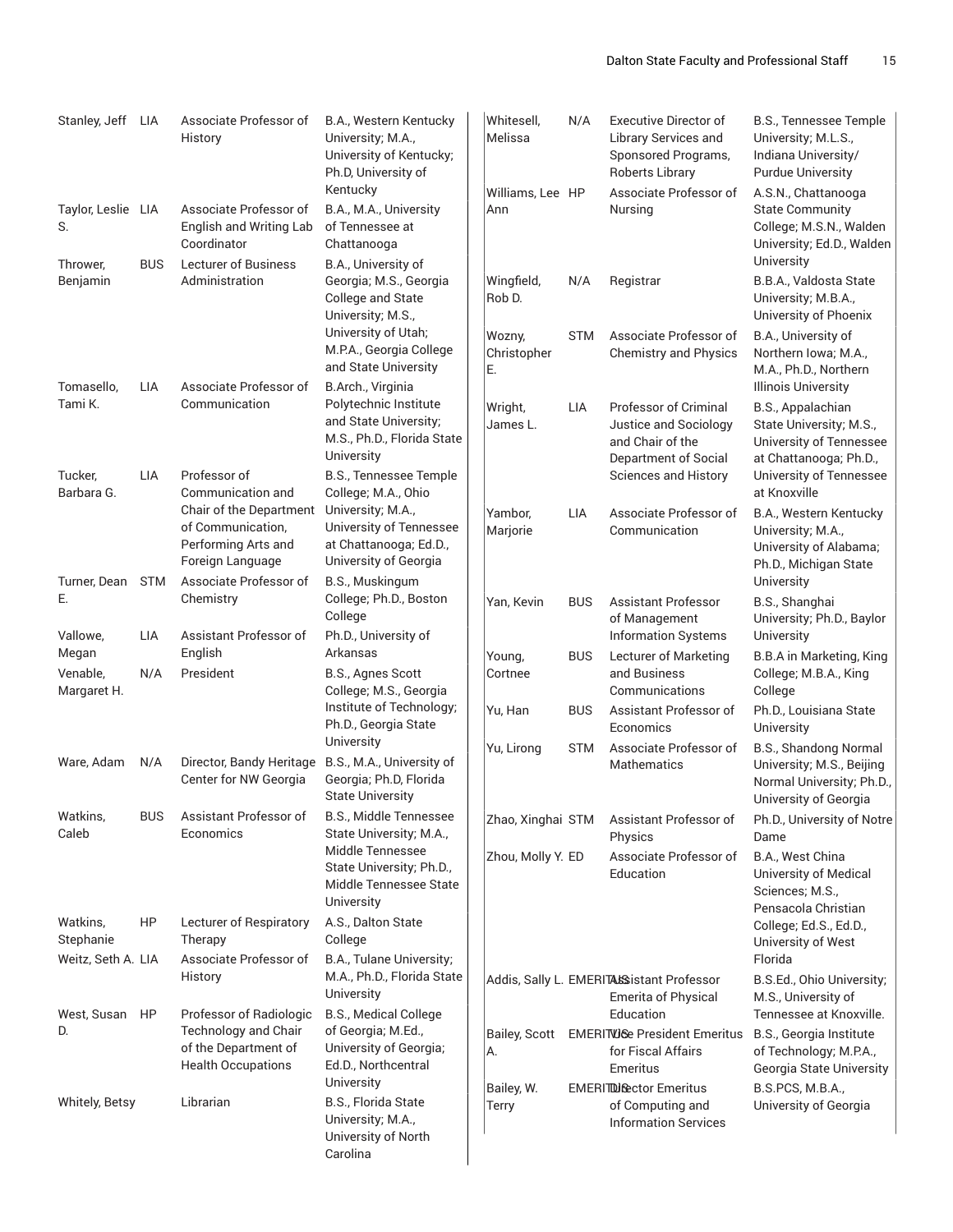|                         | Biron, Beth D. EMERITPUSfessor Emerita of<br>Romance Languages<br>and English                                                           | A.B., University of<br>Georgia; M.A., Emory<br>University; Ph.D.,<br>University of Georgia.               | К.                      | Davis, Wesley EMERITRISfessor Emeritus of<br>English                                                                                | B.A., M.A., Clarion<br>University of<br>Pennsylvania; Ph.D.,<br>Indiana University of                                        |
|-------------------------|-----------------------------------------------------------------------------------------------------------------------------------------|-----------------------------------------------------------------------------------------------------------|-------------------------|-------------------------------------------------------------------------------------------------------------------------------------|------------------------------------------------------------------------------------------------------------------------------|
| Blackwell,<br>David H.  | <b>EMERITALSociate Professor</b><br><b>Emeritus of Economics</b><br>and Chair Emeritus of<br>the Division of Business<br>Administration | B.S., Delta State College;<br>M.B.A., Mississippi State<br>University.                                    | Deaton,<br>Thomas M.    | <b>EMERITRI</b> 8fessor Emeritus of<br>Social Science                                                                               | Pennsylvania<br>B.A., Mississippi College;<br>M.A., University of<br>Georgia; M.Div., Southern<br><b>Baptist Theological</b> |
| Bowen,<br>Donald J.     | <b>EMERITRISfessor Emeritus of</b><br>Management                                                                                        | B.S., M.A., Auburn<br>University; Ed.S., Ph.D.,                                                           |                         | <b>EMERITAIS ociate Professor</b>                                                                                                   | Seminary; Ph.D.,<br>University of Georgia.                                                                                   |
| Boyle, David<br>Р.      | <b>EMERITRISfessor Emeritus of</b><br>Social Work and Dean<br><b>Emeritus of the School</b>                                             | Georgia State University.<br>B.A., Eckerd College;<br>M.A., Indiana University<br>at Bloomington; M.S.W., | Doyle,<br>Michael O.    | <b>Emeritus of Marketing</b><br>and Management                                                                                      | B.S.B.A. Central<br>Michigan University;<br>M.B.A., Augusta State<br>University                                              |
|                         | of Social Work<br>Brown, Milton EMERITALS istant Professor                                                                              | Ph.D., University of<br>Georgia<br>Certificate, Dalton State                                              | Gavagan,<br>Carol J.    | <b>EMERITALSociate Professor</b><br><b>Emerita of Management</b><br><b>Information Systems</b>                                      | B.S., University<br>of Tennessee at<br>Chattanooga; M.S., Nova                                                               |
| L.                      | <b>Emeritus of Automotive</b><br>Technology                                                                                             | College; Course Work,<br>University of Georgia.                                                           | Gilbert,                | <b>EMERITALSociate Professor</b>                                                                                                    | Southeastern University<br>B.S., Medical College of                                                                          |
| Burran,<br>James A.     | <b>EMERIT Puller Emeritus and</b><br>Associate Professor<br><b>Emeritus of History</b>                                                  | B.A., M.A., Texas Tech<br>University; Ph.D.,<br>University of Tennessee                                   | Deborah S.              | <b>Emerita of Health</b><br>Information<br>Management                                                                               | Georgia; M.B.A., Brenau<br>College; Ed.S., University<br>of West Georgia                                                     |
|                         | Carrier, Joy S. EMERITALS ociate Professor<br><b>Emerita of Office</b>                                                                  | at Knoxville.<br>B.S., Cumberland<br>College; M.Ed.,                                                      |                         | Hall, Phillip J. EMERITALS istant Professor<br><b>Emeritus of Physical</b><br>Education                                             | B.S., M.A., S.C.T., Murray<br>State University.                                                                              |
|                         | Administration and Dean University of Tennessee<br>Emerita of the School of at Chattanooga; Ed.S.,<br>Technology                        | University of West<br>Georgia                                                                             |                         | Hay, David F. EMERITVIGe President Emeritus<br>of Admissions and<br>Records                                                         | B.S., Jacksonville<br>State University; M.A.,<br>University of Alabama<br>at Tuscaloosa; Ed.D.,                              |
| Chapman,<br>Harlan L.   | <b>EMERITREGistrar and Director</b><br>of Admissions<br><b>Emeritus and Professor</b><br><b>Emeritus of Business</b><br>Administration  | B.A., Berry College;<br>M.S., Ed.D., University of<br>Tennessee at Knoxville.                             | C.                      | Head, James EMERITRISfessor Emeritus of<br>Mathematics                                                                              | Auburn University.<br>B.S., Southwestern<br>at Memphis; M.S.,<br>University of Arkansas;<br>Ph.D., George Peabody            |
| Cleeland,<br>Robin      | <b>EMERITALSociate Professor</b><br><b>Emerita of Social</b><br>Work and Chair of the<br>Department of Social                           | B.A., Emory University;<br>M.S.W., University of<br>Georgia; Ph.D., Florida<br><b>State University</b>    | Р.                      | Hoff, Michael EMERITRISfessor Emeritus of<br>Psychology                                                                             | College<br>B.S., University of<br>California at Davis; M.A.,<br>Ph.D., Emory University                                      |
| Collison,<br>Richard F. | Work<br><b>EMERITALSociate Professor</b><br><b>Emeritus of Chemistry</b><br>and Chair of the                                            | <b>B.S., University</b><br>of Tennessee at<br>Chattanooga; Ph.D.,                                         | Humphrey,<br>Celeste M. | EMERITRISfessor Emerita of<br><b>Biology</b>                                                                                        | B.S., M.S., Georgia<br>Institute of Technology;<br>Ph.D., University of<br>Georgia                                           |
|                         | Department of Physical<br>Science                                                                                                       | University of Alabama at<br>Tuscaloosa                                                                    | Hunsicker,<br>Cathy V.  | <b>EMERITALSociate Professor</b><br>Emerita of Reading and                                                                          | B.S., M.Ed., Kutztown<br>University                                                                                          |
| G.                      | Cook, Dennis EMERITRISfessor Emeritus of<br>Sociology                                                                                   | A.B., San Diego State<br>College; M.A., Ph.D.,<br>University of Nebraska<br>at Lincoln.                   | Hunt, Karl P.           | Communication<br><b>EMERITALSociate Professor</b><br><b>Emeritus of Computer</b><br>Operations                                      | B.S., University<br>of Tennessee at<br>Chattanooga; M.S.,                                                                    |
| G.                      | Cornett, Judy EMERITRUSfessor Emerita of<br>History                                                                                     | B.A., M.A., Appalachian<br>State University; Ph.D.,                                                       |                         |                                                                                                                                     | Ph.D., University of<br>Georgia.                                                                                             |
| Daniels,<br>Jackie L.   | <b>EMERITALSociate Professor</b><br>Emerita of<br>Communication and<br>Theatre                                                          | University of Kentucky<br>B.A., M.F.A., University of<br>Mississippi                                      | Hutcheson,<br>John A.   | EMERITUGe President Emeritus A.B., M.A., Ph.D.,<br>for Academic Affairs and University of North<br>Professor Emeritus of<br>History | Carolina at Chapel Hill.<br>(Retired December 2010)                                                                          |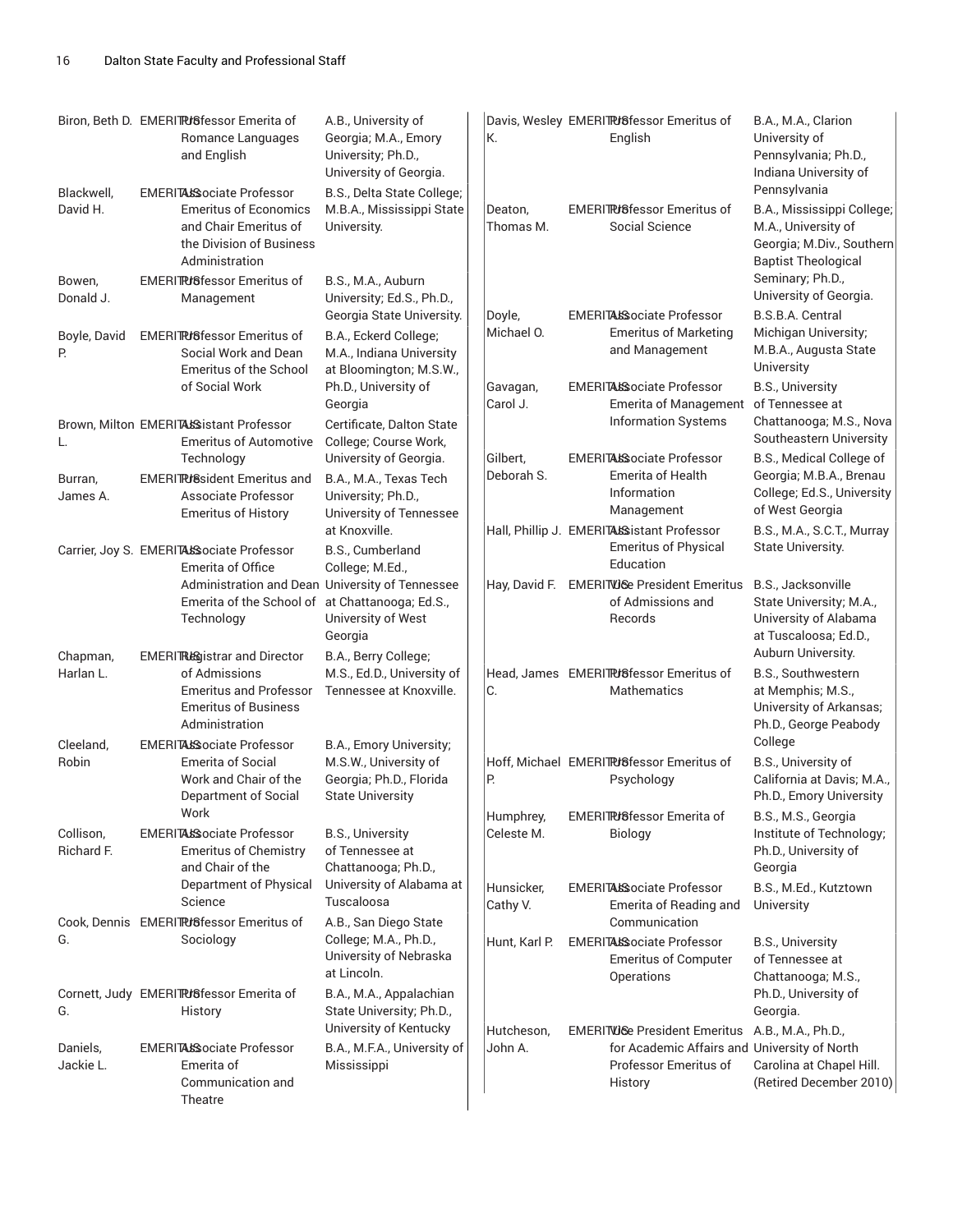|                           | Emerita, School of<br>Technology and<br>Associate Professor<br><b>Emerita of Technical</b>                                                                             | of Tennessee at<br>Chattanooga; M.A.,<br>Central Michigan<br>University; Ed.D.,                                                  | Marsha A.                                 | English                                                                                                                                   | Florida; M.Div., Asbury<br>Theological Seminary;<br>M.A., Ph.D., Florida State<br>University                                                                          |
|---------------------------|------------------------------------------------------------------------------------------------------------------------------------------------------------------------|----------------------------------------------------------------------------------------------------------------------------------|-------------------------------------------|-------------------------------------------------------------------------------------------------------------------------------------------|-----------------------------------------------------------------------------------------------------------------------------------------------------------------------|
| Johnson,                  | Education<br><b>EMERITRI</b> 8fessor Emeritus of                                                                                                                       | University of Tennessee<br>at Knoxville.<br>B.S., M.S., University of                                                            | McAfee.<br>Rebecca L.                     | EMERITALSociate Professor<br>Emerita of Office<br>Administration                                                                          | B.B.A., M.Ed., Ed.S.,<br>University of West<br>Georgia.                                                                                                               |
| Larry A.                  | Economics                                                                                                                                                              | Georgia; Ph.D., Virginia<br>Polytechnic Institute and<br><b>State University</b>                                                 | Meyer,<br>Timothy G.                      | EMERITALS istant Professor<br><b>Emeritus of Diesel</b><br>Technology                                                                     | B.S., Purdue University;<br>M.S., Ohio State<br>University.                                                                                                           |
| Jones,<br>Barbara         | <b>EMERITLilSrarian Emerita</b>                                                                                                                                        | B.S., Middle Tennessee<br>State University; M.L.S.,<br>Peabody College of<br>Vanderbilt University                               | Mullen,<br>Thomas W.                      | <b>EMERITALSociate Professor</b><br><b>Emeritus of Political</b><br>Science                                                               | B.A., Northeastern<br>University; M.A., Rutgers<br>University; Ph.D.,<br>University of Maryland                                                                       |
| В.                        | Jones, Harold EMERITRUSfessor Emeritus of<br>Management                                                                                                                | B.A., University of<br>Omaha; M.Div., Garrett<br>Theological Seminary;<br>Ph.D., University of                                   | Murray,<br>Barbara M.                     | <b>EMERITRISfessor Emerita of</b><br>English                                                                                              | B.A., M.A., Ph.D.,<br>University of Tennessee<br>at Knoxville                                                                                                         |
| Jordan,<br>Michael A.     | <b>EMERITALSociate Professor</b><br><b>Emeritus of Drafting</b>                                                                                                        | Alabama at Tuscaloosa<br>B.S., Eastern Kentucky<br>University.                                                                   | Mynatt,<br>Harris M.                      | <b>EMERITDE an of Students</b><br><b>Emeritus and Associate</b><br>Professor Emeritus of<br>Education                                     | B.S., Jacksonville State<br>College; M.A., Ed.S.,<br>University of Alabama at<br>Tuscaloosa.                                                                          |
|                           | Jump, Billy J. EMERITRISfessor Emeritus<br>of Biology and Chair<br><b>Emeritus of the Division</b><br>of Natural Sciences and<br><b>Mathematics</b>                    | B.A., Mercer University;<br>M.S., Ph.D., University of<br>Georgia.                                                               | Ottinger,<br>Melvyn L.                    | <b>EMERITALSociate Professor</b><br><b>Emeritus of Physical</b><br><b>Education and Athletic</b><br>Director and Chair<br>Emeritus of the | B.A., Shorter College;<br>M.S., Clemson University                                                                                                                    |
| В.                        | Kinser, Hubert EMERITPUSfessor Emeritus<br>of Chemistry and<br>Mathematics                                                                                             | B.S., Tennessee<br>Technological University;<br>Ph.D., Vanderbilt                                                                |                                           | Department of Health,<br>Physical Education and<br>Recreation                                                                             |                                                                                                                                                                       |
| F.                        | Knight, Lydia EMERITLISary Director Emerita                                                                                                                            | University.<br>B.A., University<br>of Tennessee at<br>Chattanooga; M.L.S.,<br>Peabody College of<br><b>Vanderbilt University</b> | Pennington,<br>Marguerite G.              | EMERITALS istant Professor<br><b>Emerita of Medical</b><br><b>Emerita of the Medical</b><br>Laboratory Technology<br>Program              | B.S., Ph.D., University of<br>North Carolina at Chapel<br>Technology and Director Hill; Post-Doctoral Work,<br>Duke University.                                       |
| LaChapelle,<br>Linda F.   | <b>EMERITALSociate Professor</b><br>Emerita of Office<br>Administration and Chair Georgia College and                                                                  | B.S., University of West<br>Georgia; M.Ed., North                                                                                | W.                                        | Peyton, Barry EMERITALSociate Professor<br>Emeritus of<br>Mathematics                                                                     | B.A., University of South<br>Florida; M.A., Ph.D.,<br><b>Clemson University</b>                                                                                       |
| M.                        | of the Department of<br><b>Technical Studies</b><br>Langford, Dee EMERITALSociate Professor<br><b>Emerita of Psychology</b>                                            | <b>State University</b><br>B.A., Southern Adventist<br>University; M.Ed.,                                                        |                                           | Pierce, Max T. EMERITALSociate Professor<br><b>Emeritus of Respiratory</b><br>Therapy                                                     | B.S., M.Ed., University<br>of Tennessee at<br>Chattanooga; Ed.S.,<br>University of West                                                                               |
|                           |                                                                                                                                                                        | Ed.D., Tennessee State<br>University.                                                                                            | Presse,                                   | <b>EMERITRI</b> 8fessor Emeritus of                                                                                                       | Georgia<br>B.S., Louisiana State                                                                                                                                      |
| Lansing,<br><b>Brooks</b> | <b>EMERITAIS istant Professor</b><br><b>Emeritus of Business</b><br>Administration                                                                                     | B.B.A., Emory University;<br>M.H.A., Georgia State<br>University                                                                 | Norman J.                                 | Psychology and Chair<br><b>Emeritus of the Division</b><br>of Social Sciences                                                             | University; M.Ed.,<br>Tulane University; Ph.D.,<br>University of Alabama at                                                                                           |
| Laughter,<br>Bennie M.    | EMERITS Bior Lecturer Emeritus A.B., University of North<br>in Business Law                                                                                            | Carolina at Chapel<br>Hill; J.D., Georgetown<br>University                                                                       |                                           | Ray, Regina J. EMERITALS ociate Professor<br><b>Emerita of Reading</b>                                                                    | Tuscaloosa.<br>B.S.Ed., University of<br>Tennessee at Knoxville;<br>M.A., Tennessee                                                                                   |
|                           | Little, Larry R. EMERITALSsociate Professor<br><b>Emeritus of Technical</b><br><b>Education and Chair</b><br><b>Emeritus of the Division</b><br>of Technical Education | B.S., Mississippi State<br>University; M.Ed.,<br>University of Georgia;<br>Ed.S., Georgia State<br>University                    | Richard,<br>Mason W.<br>Rose, Laura<br>C. | <b>EMERITALSociate Professor</b><br><b>Emeritus of Accounting</b><br><b>EMERITALSociate Professor</b><br><b>Emerita of Accounting</b>     | <b>Technological University</b><br>B.B.A., M.B.A., University<br>of Memphis<br>B.B.A., University<br>of Georgia; M.B.A.,<br>University of Tennessee<br>at Chattanooga |